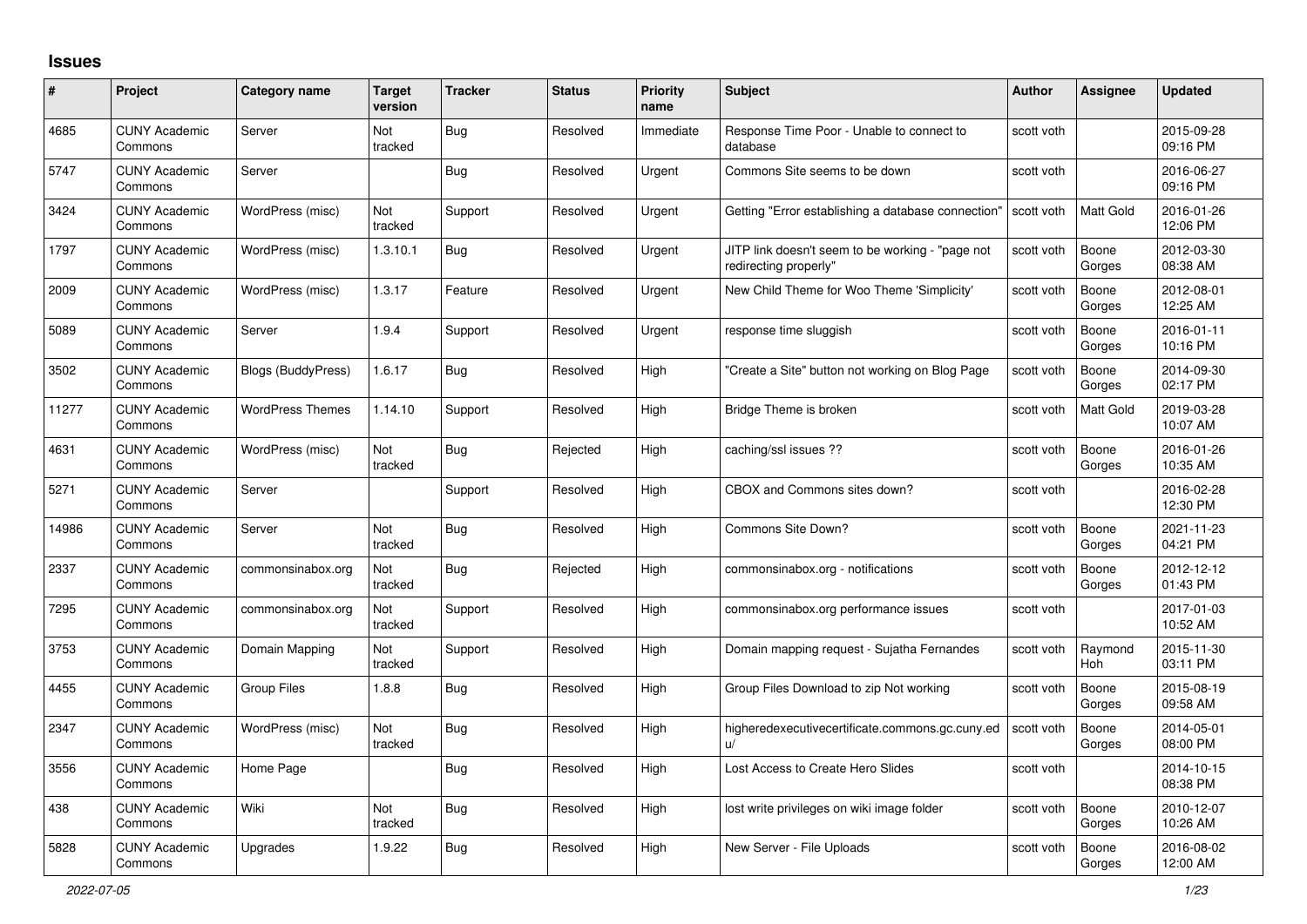| #     | Project                         | <b>Category name</b>      | Target<br>version | <b>Tracker</b> | <b>Status</b> | <b>Priority</b><br>name | <b>Subject</b>                                                                              | <b>Author</b> | <b>Assignee</b>       | <b>Updated</b>         |
|-------|---------------------------------|---------------------------|-------------------|----------------|---------------|-------------------------|---------------------------------------------------------------------------------------------|---------------|-----------------------|------------------------|
| 15810 | <b>CUNY Academic</b><br>Commons | Domain Mapping            | Not<br>tracked    | Bug            | Resolved      | High                    | News Literacy Matters site loading over and over<br>using Chrome                            | scott voth    | Raymond<br><b>Hoh</b> | 2022-04-05<br>10:09 AM |
| 4978  | <b>CUNY Academic</b><br>Commons | <b>Directories</b>        | 1.9.4             | Feature        | Resolved      | High                    | On Profile Provide a Way to Enter or Change<br><b>Campus Affiliation</b>                    | scott voth    | Boone<br>Gorges       | 2016-01-11<br>10:41 PM |
| 15302 | <b>CUNY Academic</b><br>Commons | <b>WordPress Plugins</b>  | 1.19.4            | Feature        | Resolved      | High                    | Plugin For Qwriting - Team Members                                                          | scott voth    | Boone<br>Gorges       | 2022-02-14<br>01:08 PM |
| 4766  | <b>CUNY Academic</b><br>Commons | Server                    |                   | Bug            | Resolved      | High                    | Sites Not Responding - Commons and CBOX                                                     | scott voth    |                       | 2015-10-13<br>01:05 PM |
| 3528  | CUNY Academic<br>Commons        | Server                    | Not<br>tracked    | <b>Bug</b>     | Resolved      | High                    | Slow Response Time                                                                          | scott voth    | <b>Matt Gold</b>      | 2016-01-26<br>05:11 PM |
| 2965  | <b>CUNY Academic</b><br>Commons | commonsinabox.org         |                   | Support        | Resolved      | High                    | Spammers on commonsinabox.org                                                               | scott voth    | Boone<br>Gorges       | 2014-01-19<br>02:56 PM |
| 437   | <b>CUNY Academic</b><br>Commons | Wiki                      | Not<br>tracked    | Bug            | Resolved      | High                    | Wiki not displaying images in newer pages                                                   | scott voth    | Boone<br>Gorges       | 2010-12-07<br>08:39 AM |
| 1656  | <b>CUNY Academic</b><br>Commons | WordPress (misc)          | 1.3.10            | Bug            | Rejected      | High                    | WordTube Player Still Doesn't Play SWF Files                                                | scott voth    | Boone<br>Gorges       | 2012-03-29<br>07:59 PM |
| 13865 | <b>CUNY Academic</b><br>Commons | <b>Commons Profile</b>    | 1.18.4            | Bug            | Resolved      | Normal                  | 'Digital Research Tools' profile nav item is cut off                                        | scott voth    | Boone<br>Gorges       | 2021-02-09<br>11:05 AM |
| 3348  | <b>CUNY Academic</b><br>Commons | Toolbar                   | 1.6.11            | Bug            | Resolved      | Normal                  | "Publications on the Commons" option missing on<br>"About" link accessed from the Admin Bar | scott voth    | Boone<br>Gorges       | 2014-08-01<br>08:55 AM |
| 3964  | CUNY Academic<br>Commons        | <b>Group Announcments</b> | 1.8.17            | Bug            | Resolved      | Normal                  | "There was a problem" error when posting<br>Group Announcement                              | scott voth    | Boone<br>Gorges       | 2015-11-18<br>05:45 PM |
| 3931  | <b>CUNY Academic</b><br>Commons | Groups (misc)             | Not<br>tracked    | Support        | Resolved      | Normal                  | "WordPress Help" Avatar                                                                     | scott voth    | scott voth            | 2015-03-19<br>09:41 PM |
| 3523  | <b>CUNY Academic</b><br>Commons | My Commons                | 1.8               | Bug            | Resolved      | Normal                  | 1.7 Testing - "Reply" and Post Button                                                       | scott voth    | Boone<br>Gorges       | 2015-04-09<br>05:19 PM |
| 3522  | <b>CUNY Academic</b><br>Commons | My Commons                | 1.7               | Bug            | Resolved      | Normal                  | 1.7 Testing - Delete button not working on My<br>Commons                                    | scott voth    | Raymond<br>Hoh        | 2014-10-08<br>03:13 PM |
| 11532 | <b>CUNY Academic</b><br>Commons | About page                |                   | Bug            | Rejected      | Normal                  | About >> Contact Us sub-tab on homepage                                                     | scott voth    |                       | 2019-06-16<br>12:04 AM |
| 4713  | <b>CUNY Academic</b><br>Commons | <b>WordPress Themes</b>   | Not<br>tracked    | Support        | Resolved      | Normal                  | academia theme issues                                                                       | scott voth    | Daniel Jones          | 2016-01-26<br>04:53 PM |
| 5827  | <b>CUNY Academic</b><br>Commons | <b>Public Portfolio</b>   | Future<br>release | <b>Bug</b>     | Assigned      | Normal                  | Academic Interests square bracket links not<br>working                                      | scott voth    | Chris Stein           | 2016-08-11<br>11:59 PM |
| 14733 | <b>CUNY Academic</b><br>Commons | <b>Commons Profile</b>    |                   | Support        | Duplicate     | Normal                  | Academic Interests UI                                                                       | scott voth    | Boone<br>Gorges       | 2021-09-15<br>10:52 PM |
| 3702  | CUNY Academic<br>Commons        | <b>WordPress Themes</b>   |                   | Support        | Resolved      | Normal                  | access the Old Paper Theme                                                                  | scott voth    | Matt Gold             | 2014-12-09<br>09:21 AM |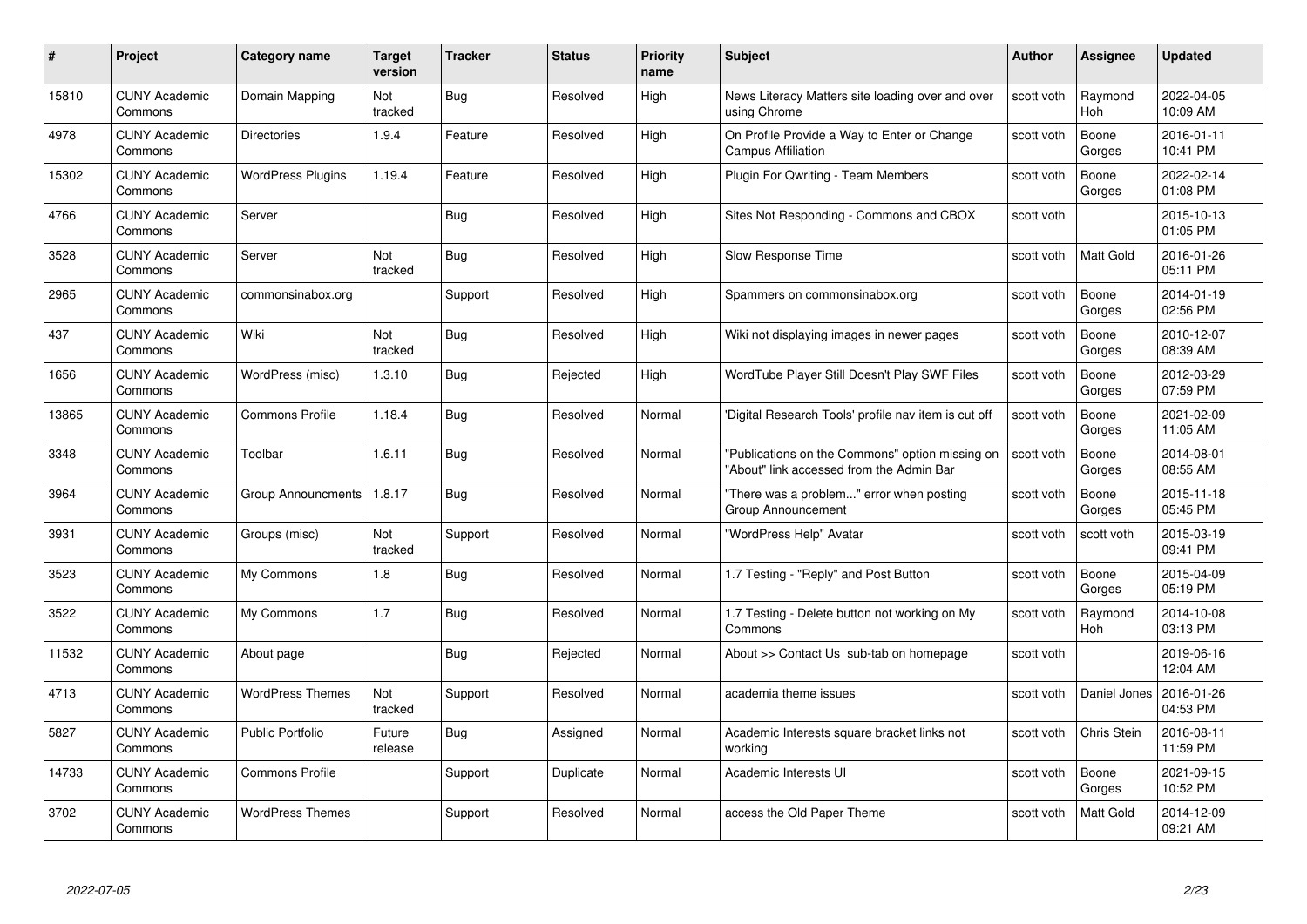| #     | Project                         | Category name            | <b>Target</b><br>version | <b>Tracker</b> | <b>Status</b> | <b>Priority</b><br>name | <b>Subject</b>                                                                    | <b>Author</b> | <b>Assignee</b>       | <b>Updated</b>         |
|-------|---------------------------------|--------------------------|--------------------------|----------------|---------------|-------------------------|-----------------------------------------------------------------------------------|---------------|-----------------------|------------------------|
| 1230  | <b>CUNY Academic</b><br>Commons |                          |                          | Bug            | Resolved      | Normal                  | Access to blogs after release                                                     | scott voth    |                       | 2011-10-13<br>01:51 PM |
| 3098  | <b>CUNY Academic</b><br>Commons | <b>UserVoice</b>         | Not<br>tracked           | Support        | Rejected      | Normal                  | Access to UserVoice                                                               | scott voth    | <b>Matt Gold</b>      | 2016-01-26<br>11:36 AM |
| 11173 | <b>CUNY Academic</b><br>Commons | Documentation            |                          | Support        | Resolved      | Normal                  | <b>Accessibility Checker</b>                                                      | scott voth    | Boone<br>Gorges       | 2019-02-26<br>11:00 PM |
| 11346 | <b>CUNY Academic</b><br>Commons | Accessibility            | 1.14.11                  | Support        | Resolved      | Normal                  | Accessibility issues on Help page                                                 | scott voth    |                       | 2019-04-23<br>11:38 AM |
| 4419  | <b>CUNY Academic</b><br>Commons | <b>WordPress Plugins</b> | 1.8.8                    | Support        | Resolved      | Normal                  | Activate "WordPress Importer" by Default                                          | scott voth    | Raymond<br>Hoh        | 2015-08-11<br>08:29 PM |
| 8454  | <b>CUNY Academic</b><br>Commons | <b>WordPress Plugins</b> | 1.11.9                   | Support        | Resolved      | Normal                  | activate WP Bakery Visual Composer plugin for<br>child theme                      | scott voth    | Boone<br>Gorges       | 2017-08-10<br>02:09 PM |
| 10226 | <b>CUNY Academic</b><br>Commons | Courses                  | Future<br>release        | Feature        | New           | Normal                  | Add "My Courses" to drop down list                                                | scott voth    | Boone<br>Gorges       | 2021-11-19<br>12:42 PM |
| 11985 | <b>CUNY Academic</b><br>Commons | Onboarding               | 1.15.12                  | Support        | Resolved      | Normal                  | Add "Take the Tour" link to Intro page                                            | scott voth    | Raymond<br><b>Hoh</b> | 2019-10-22<br>11:54 AM |
| 3492  | <b>CUNY Academic</b><br>Commons | <b>WordPress Themes</b>  | Future<br>release        | Support        | Assigned      | Normal                  | Add CBOX theme to the Commons                                                     | scott voth    | Raymond<br>Hoh        | 2014-10-08<br>05:55 PM |
| 737   | <b>CUNY Academic</b><br>Commons | WordPress (misc)         |                          | Feature        | Resolved      | Normal                  | Add Explanation of "Sort & Shuffle" to Atahualpa<br>Codex documentation           | scott voth    | scott voth            | 2011-06-05<br>10:39 AM |
| 1155  | <b>CUNY Academic</b><br>Commons | WordPress (misc)         | 1.2.5                    | Feature        | Resolved      | Normal                  | Add Fancybox WordPress plugin                                                     | scott voth    | Boone<br>Gorges       | 2011-09-12<br>05:48 PM |
| 11135 | <b>CUNY Academic</b><br>Commons | WordPress (misc)         | 1.14.7                   | Support        | Resolved      | Normal                  | Add Handler for Piktochart                                                        | scott voth    | Raymond<br>Hoh        | 2019-02-26<br>02:04 PM |
| 594   | <b>CUNY Academic</b><br>Commons | WordPress (misc)         | Not<br>tracked           | Feature        | Resolved      | Normal                  | Add more meaningful error messages when<br>adding users to blogs doesn't work     | scott voth    | scott voth            | 2012-01-02<br>09:51 PM |
| 5846  | <b>CUNY Academic</b><br>Commons | Membership               |                          | Support        | Resolved      | Normal                  | Add Undergraduate Member to the Commons                                           | scott voth    | Matt Gold             | 2016-07-27<br>08:28 AM |
| 11393 | <b>CUNY Academic</b><br>Commons |                          | Not<br>tracked           | Publicity      | New           | Normal                  | After 1.15 release, ceate a hero slide and post<br>about adding a site to a group | scott voth    | Patrick<br>Sweeney    | 2019-05-14<br>10:32 AM |
| 2332  | <b>CUNY Academic</b><br>Commons | WordPress (misc)         | 1.4.20                   | Bug            | Resolved      | Normal                  | Arras Theme Slider gets jquery error                                              | scott voth    | Dominic<br>Giglio     | 2013-03-01<br>07:55 PM |
| 461   | <b>CUNY Academic</b><br>Commons | WordPress (misc)         | 1.1.3                    | Bug            | Resolved      | Normal                  | Atahualpa 3.3.3 - does it need to be upgraded for<br><b>WP3?</b>                  | scott voth    | Boone<br>Gorges       | 2010-12-13<br>09:15 PM |
| 530   | <b>CUNY Academic</b><br>Commons | BuddyPress (misc)        | 1.3                      | Feature        | Rejected      | Normal                  | Automatically generated Page urls for new BP wiki<br>plugin                       | scott voth    | Boone<br>Gorges       | 2011-02-11<br>05:50 PM |
| 1173  | <b>CUNY Academic</b><br>Commons | Group Blogs              | 1.17.0                   | Support        | Resolved      | Normal                  | Avatars for group blogs should fall back on group<br>avatar, not admin user's     | scott voth    | Raymond<br>Hoh        | 2020-07-14<br>01:05 PM |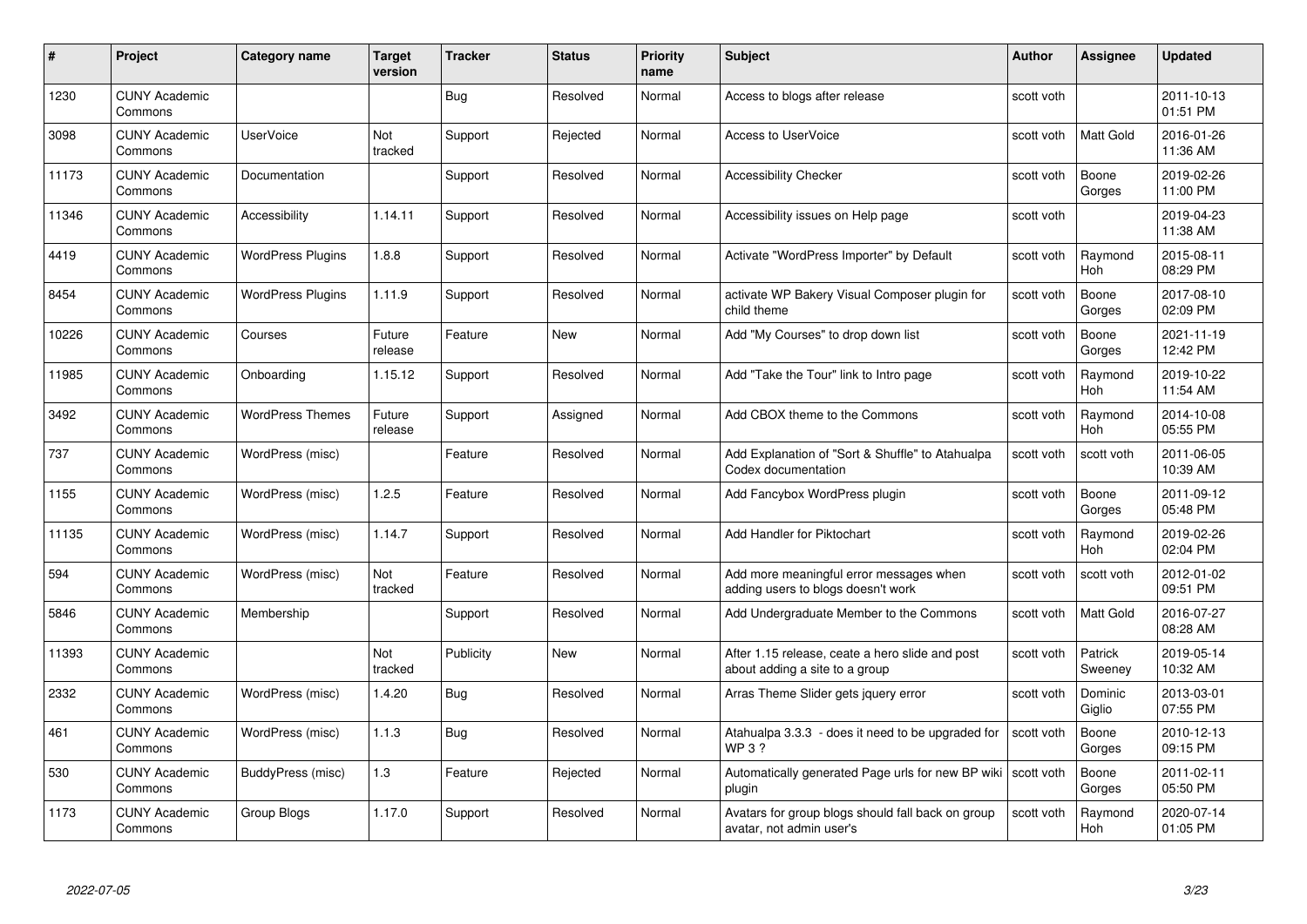| #     | Project                         | <b>Category name</b>     | Target<br>version | <b>Tracker</b> | <b>Status</b> | <b>Priority</b><br>name | <b>Subject</b>                                                                    | <b>Author</b> | <b>Assignee</b> | <b>Updated</b>         |
|-------|---------------------------------|--------------------------|-------------------|----------------|---------------|-------------------------|-----------------------------------------------------------------------------------|---------------|-----------------|------------------------|
| 3423  | <b>CUNY Academic</b><br>Commons | Domain Mapping           | Not<br>tracked    | Support        | Resolved      | Normal                  | bkpublicscholars.org Domain Mapping Request                                       | scott voth    | Boone<br>Gorges | 2016-01-26<br>12:08 PM |
| 3446  | <b>CUNY Academic</b><br>Commons | Domain Mapping           |                   | Support        | Rejected      | Normal                  | bkpublicscholars.org Domain Mapping Request<br>not working?                       | scott voth    |                 | 2014-09-05<br>09:39 AM |
| 14113 | <b>CUNY Academic</b><br>Commons | WordPress (misc)         | Future<br>release | Bug            | Hold          | Normal                  | Block Editor Not Working on this page - Json error                                | scott voth    | Boone<br>Gorges | 2021-03-05<br>11:01 AM |
| 15833 | <b>CUNY Academic</b><br>Commons | Domain Mapping           | 1.19.7            | Support        | Resolved      | Normal                  | <b>Block Editor Preview in Chrome</b>                                             | scott voth    | Raymond<br>Hoh  | 2022-04-07<br>06:05 PM |
| 1486  | <b>CUNY Academic</b><br>Commons | BuddyPress (misc)        | Not<br>tracked    | Bug            | Resolved      | Normal                  | Blog Tag in Group                                                                 | scott voth    | Boone<br>Gorges | 2011-12-21<br>07:45 AM |
| 689   | <b>CUNY Academic</b><br>Commons | BuddyPress (misc)        | 1.3               | <b>Bug</b>     | Resolved      | Normal                  | BP-specific custom post types should not be<br>visible to non-admins on Dashboard | scott voth    | Boone<br>Gorges | 2011-05-17<br>11:13 AM |
| 13256 | <b>CUNY Academic</b><br>Commons | <b>WordPress Themes</b>  | 1.17.3            | Support        | Resolved      | Normal                  | Bridge theme update                                                               | scott voth    | Boone<br>Gorges | 2020-09-08<br>11:36 AM |
| 13494 | <b>CUNY Academic</b><br>Commons | <b>Public Portfolio</b>  | 1.17.6            | Bug            | Resolved      | Normal                  | Brief Descriptor and About You Profile Fields do<br>not display on mobile devices | scott voth    | Boone<br>Gorges | 2020-10-27<br>11:00 AM |
| 7810  | <b>CUNY Academic</b><br>Commons | <b>WordPress Themes</b>  | 1.10.15           | Support        | Resolved      | Normal                  | Brunelleschi theme deprecation                                                    | scott voth    |                 | 2017-03-27<br>10:38 AM |
| 1316  | <b>CUNY Academic</b><br>Commons | BuddyPress (misc)        | 1.2.5             | Bug            | Resolved      | Normal                  | Buddy Press Docs - comments going to email, but<br>not to the Doc                 | scott voth    | Boone<br>Gorges | 2011-11-04<br>12:53 PM |
| 10225 | CUNY Academic<br>Commons        | <b>BuddyPress Docs</b>   | 1.13.8            | Bug            | Resolved      | Normal                  | BuddyPress doc disappeared after being created<br>by Maura Smale                  | scott voth    | Boone<br>Gorges | 2018-08-27<br>09:00 AM |
| 2631  | <b>CUNY Academic</b><br>Commons | commonsinabox.org        | Not<br>tracked    | <b>Bug</b>     | Resolved      | Normal                  | Bullet Points don't display in Forum posts on<br>CBOX.org                         | scott voth    | Boone<br>Gorges | 2014-05-01<br>08:11 PM |
| 9959  | <b>CUNY Academic</b><br>Commons | <b>WordPress Plugins</b> |                   | <b>Bug</b>     | Resolved      | Normal                  | Carto Map embed issue                                                             | scott voth    |                 | 2018-06-22<br>07:00 PM |
| 15507 | <b>CUNY Academic</b><br>Commons | Commons In A Box         | Not<br>tracked    | Support        | Resolved      | Normal                  | <b>CBOX</b>                                                                       | scott voth    | Raymond<br>Hoh  | 2022-03-02<br>02:02 PM |
| 7892  | <b>CUNY Academic</b><br>Commons | Commons In A Box         |                   | Bug            | Rejected      | Normal                  | CBOX - Group widget filter links overlap widget<br>title                          | scott voth    | Boone<br>Gorges | 2017-04-04<br>10:16 AM |
| 6184  | <b>CUNY Academic</b><br>Commons | commonsinabox.org        | Not<br>tracked    | Bug            | Resolved      | Normal                  | CBOX Confirm User Registration plugin                                             | scott voth    | Raymond<br>Hoh  | 2018-09-12<br>01:50 PM |
| 3841  | <b>CUNY Academic</b><br>Commons | commonsinabox.org        | Not<br>tracked    | <b>Bug</b>     | Resolved      | Normal                  | CBOX.org Registration Plugin Not Working                                          | scott voth    | Boone<br>Gorges | 2016-01-26<br>03:27 PM |
| 15185 | <b>CUNY Academic</b><br>Commons | <b>Commons Profile</b>   | 1.19.2            | Support        | Resolved      | Normal                  | Change "Edit Profile" button to "Edit Public Profile"                             | scott voth    | Boone<br>Gorges | 2022-01-25<br>11:33 AM |
| 4309  | <b>CUNY Academic</b><br>Commons | Home Page                | 1.8.5             | Feature        | Resolved      | Normal                  | Change Main Navigation Help Link to<br>http://codex.commons.gc.cuny.edu/          | scott voth    |                 | 2015-07-21<br>10:45 AM |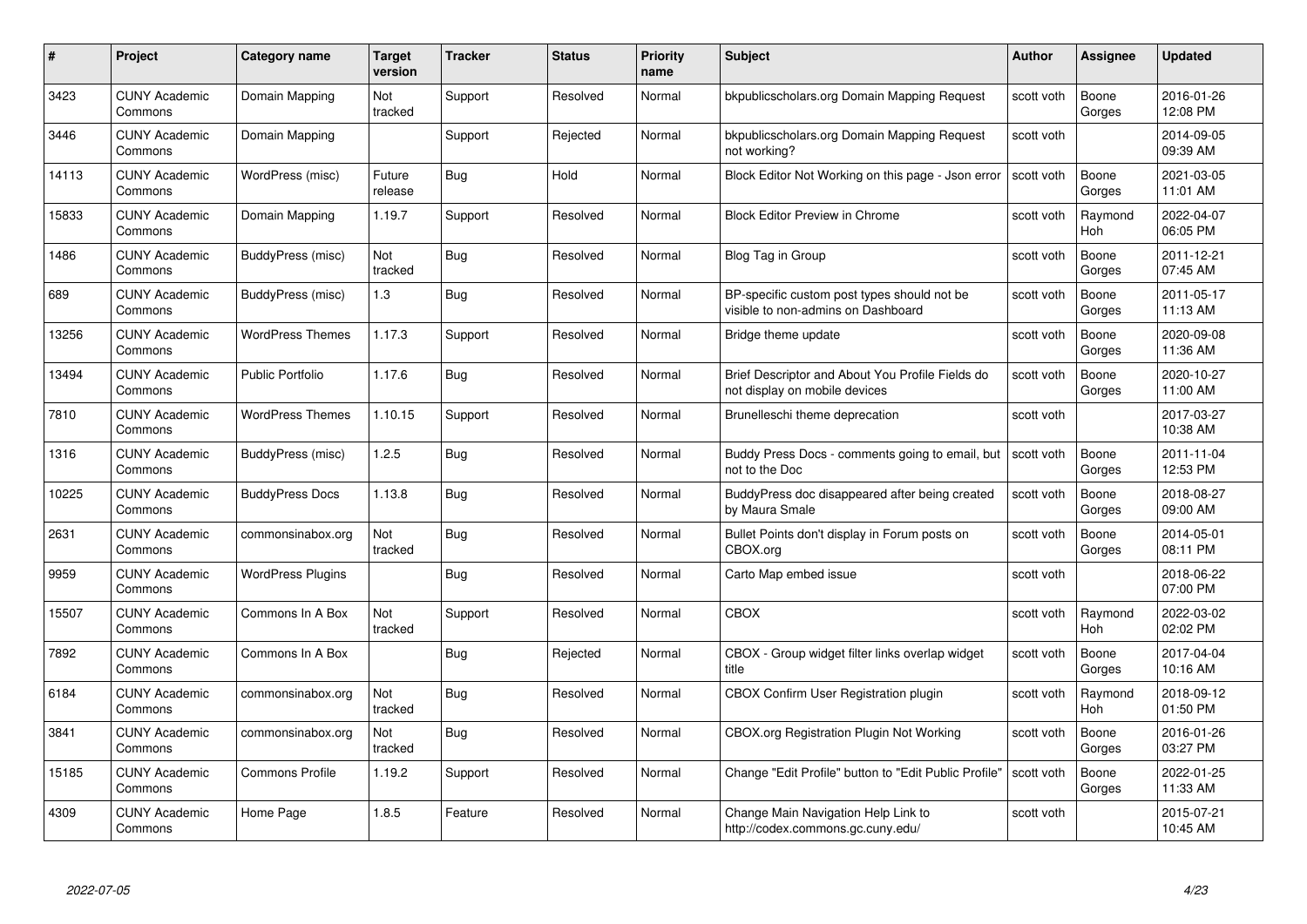| #     | Project                         | <b>Category name</b>        | Target<br>version | <b>Tracker</b> | <b>Status</b>        | <b>Priority</b><br>name | <b>Subject</b>                                                               | <b>Author</b> | <b>Assignee</b>       | <b>Updated</b>         |
|-------|---------------------------------|-----------------------------|-------------------|----------------|----------------------|-------------------------|------------------------------------------------------------------------------|---------------|-----------------------|------------------------|
| 12147 | <b>CUNY Academic</b><br>Commons | Events                      |                   | Support        | Duplicate            | Normal                  | Changes to the Events Calendar "subscribe"<br>interface                      | scott voth    | Raymond<br><b>Hoh</b> | 2020-11-05<br>06:00 PM |
| 8427  | <b>CUNY Academic</b><br>Commons | <b>WordPress Themes</b>     | 1.11.8            | Support        | Resolved             | Normal                  | child theme request for Short Docs                                           | scott voth    | Boone<br>Gorges       | 2017-08-01<br>10:13 PM |
| 14994 | <b>CUNY Academic</b><br>Commons | cdev.gc.cuny.edu            | Not<br>tracked    | Support        | In Progress          | Normal                  | Clear Cache on CDEV                                                          | scott voth    | Raymond<br>Hoh        | 2021-12-07<br>03:51 PM |
| 10982 | <b>CUNY Academic</b><br>Commons | Domain Mapping              | Not<br>tracked    | Support        | Reporter<br>Feedback | Normal                  | <b>CNAME</b> question                                                        | scott voth    |                       | 2019-01-22<br>04:29 PM |
| 2112  | <b>CUNY Academic</b><br>Commons | WordPress (misc)            | 1.4.5             | Bug            | Resolved             | Normal                  | Codex Slider getting a jquery error                                          | scott voth    | Dominic<br>Giglio     | 2012-09-18<br>06:38 PM |
| 9538  | <b>CUNY Academic</b><br>Commons | Analytics                   | Not<br>tracked    | Support        | Resolved             | Normal                  | collecting Google Analytics for mapped Domains                               | scott voth    | Boone<br>Gorges       | 2018-04-27<br>09:23 AM |
| 13379 | <b>CUNY Academic</b><br>Commons | Domain Mapping              | Not<br>tracked    | Support        | Resolved             | Normal                  | Commenting issue with Mapped Domain (Using<br>Jetpack)                       | scott voth    | Raymond<br>Hoh        | 2020-10-13<br>10:02 AM |
| 12573 | <b>CUNY Academic</b><br>Commons | <b>WordPress Plugins</b>    | Future<br>release | Bug            | <b>New</b>           | Normal                  | <b>CommentPress Core Issues</b>                                              | scott voth    |                       | 2020-03-24<br>04:32 PM |
| 13035 | <b>CUNY Academic</b><br>Commons | <b>BuddyPress Docs</b>      | 1.17.0            | Support        | Rejected             | Normal                  | Commons 1.17 and BP Docs - TinyMCE options<br>and layout                     | scott voth    | Boone<br>Gorges       | 2020-07-14<br>02:21 PM |
| 13060 | <b>CUNY Academic</b><br>Commons | Site cloning                | 1.17.3            | Bug            | Rejected             | Normal                  | Commons 1.17 clone issue                                                     | scott voth    | Jeremy Felt           | 2020-09-01<br>03:10 PM |
| 13088 | <b>CUNY Academic</b><br>Commons | Site cloning                | 1.17.0            | Bug            | Rejected             | Normal                  | Commons 1.17 creating group $+$ site                                         | scott voth    | Jeremy Felt           | 2020-07-27<br>01:56 PM |
| 11671 | <b>CUNY Academic</b><br>Commons | Information<br>Architecture |                   | Design/UX      | Resolved             | Normal                  | Commons Home Page Access                                                     | scott voth    | Chris Stein           | 2019-07-30<br>04:39 PM |
| 9745  | <b>CUNY Academic</b><br>Commons | Commons In A Box            | Not<br>tracked    | Support        | Resolved             | Normal                  | Commons in a Box - Query monitor                                             | scott voth    |                       | 2018-05-09<br>01:24 PM |
| 15151 | <b>CUNY Academic</b><br>Commons | Design                      | 1.19.7            | Support        | Resolved             | Normal                  | Commons Main Navigation does not show which<br>tab you are on                | scott voth    | Sara<br>Cannon        | 2022-04-12<br>11:31 AM |
| 2436  | CUNY Academic<br>Commons        | WordPress (misc)            | 1.4.20            | Bug            | Resolved             | Normal                  | Commons News blog - Commons Buzz Slider                                      | scott voth    | Boone<br>Gorges       | 2013-02-28<br>11:27 AM |
| 14394 | <b>CUNY Academic</b><br>Commons |                             | Not<br>tracked    | Feature        | New                  | Normal                  | Commons News Site - redesign                                                 | scott voth    | scott voth            | 2021-09-14<br>10:46 AM |
| 2316  | <b>CUNY Academic</b><br>Commons | commonsinabox.org           | Not<br>tracked    | Bug            | Resolved             | Normal                  | Commonsinabox.org - group forum - can't access<br>second page of forum posts | scott voth    | Boone<br>Gorges       | 2012-12-03<br>11:57 AM |
| 2435  | <b>CUNY Academic</b><br>Commons | commonsinabox.org           |                   | Bug            | Resolved             | Normal                  | commonsinabox.org - media upload file types                                  | scott voth    | Boone<br>Gorges       | 2013-02-13<br>09:58 PM |
| 7343  | CUNY Academic<br>Commons        | commonsinabox.org           | Not<br>tracked    | <b>Bug</b>     | Resolved             | Normal                  | commonsinabox.org - unable to access backend                                 | scott voth    |                       | 2017-01-06<br>11:58 AM |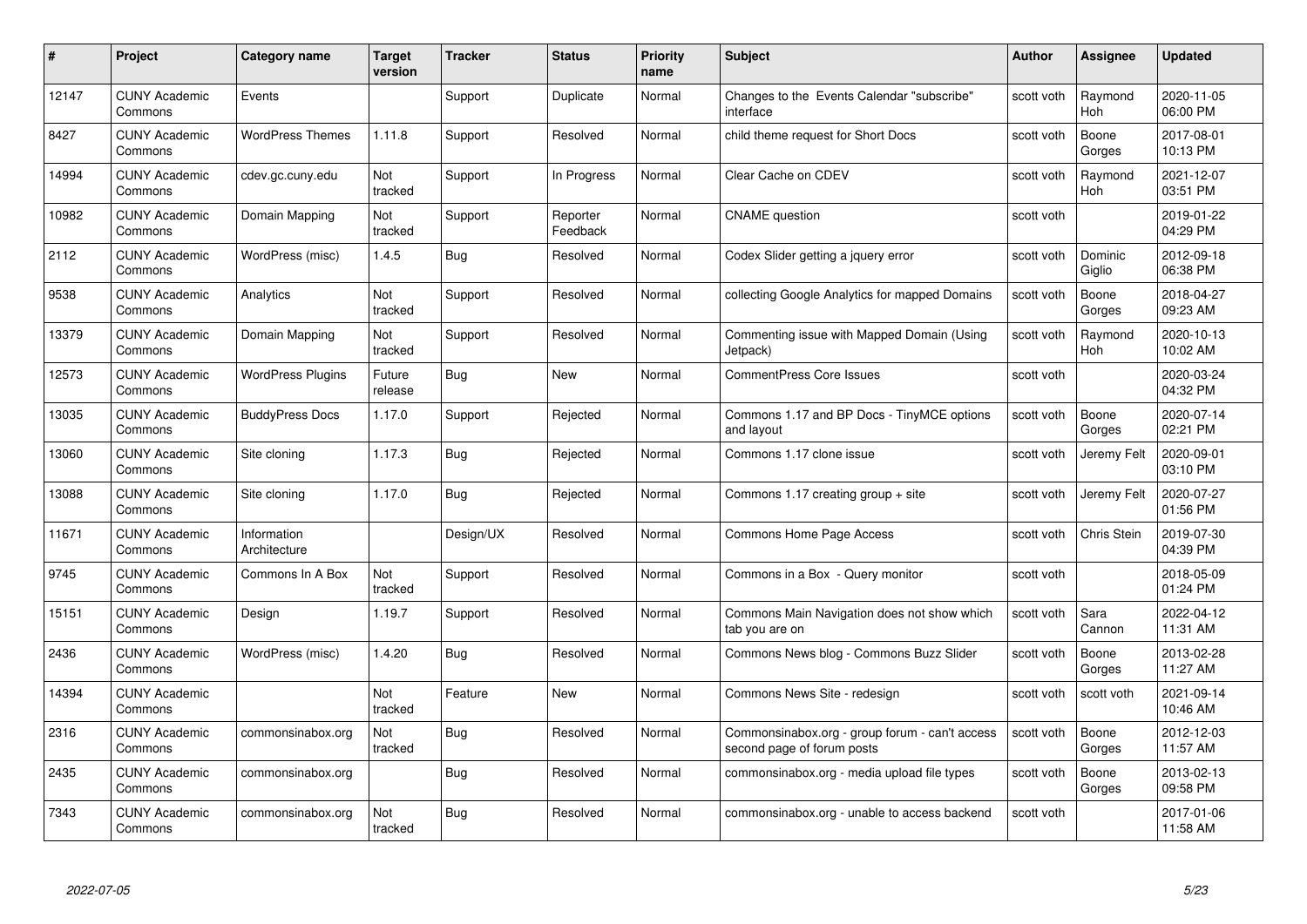| #     | Project                         | <b>Category name</b>     | Target<br>version | <b>Tracker</b> | <b>Status</b> | <b>Priority</b><br>name | <b>Subject</b>                                                     | <b>Author</b> | <b>Assignee</b>       | <b>Updated</b>         |
|-------|---------------------------------|--------------------------|-------------------|----------------|---------------|-------------------------|--------------------------------------------------------------------|---------------|-----------------------|------------------------|
| 9707  | <b>CUNY Academic</b><br>Commons | commonsinabox.org        |                   | Support        | Resolved      | Normal                  | CommonsinaBox.org DEV admin not responding                         | scott voth    |                       | 2018-05-07<br>10:38 AM |
| 2585  | <b>CUNY Academic</b><br>Commons | commonsinabox.org        | Not<br>tracked    | Bug            | Resolved      | Normal                  | commonsinbox.org - no "site features" option                       | scott voth    | Boone<br>Gorges       | 2013-05-21<br>09:15 PM |
| 4524  | <b>CUNY Academic</b><br>Commons | Events                   | 1.9               | Feature        | Resolved      | Normal                  | Create a iCal Feed for Events Calendar                             | scott voth    | Raymond<br>Hoh        | 2015-11-09<br>12:55 PM |
| 12671 | <b>CUNY Academic</b><br>Commons | <b>WordPress Plugins</b> | 1.16.10           | Bug            | Resolved      | Normal                  | Creative Commons License Not Available With<br><b>Block Editor</b> | scott voth    | Raymond<br>Hoh        | 2020-04-28<br>11:03 AM |
| 2561  | CUNY Academic<br>Commons        | commonsinabox.org        | Not<br>tracked    | Bug            | Resolved      | Normal                  | CSS Issues on Commonsinabox.org                                    | scott voth    | Boone<br>Gorges       | 2013-05-16<br>03:31 PM |
| 5311  | <b>CUNY Academic</b><br>Commons |                          | Not<br>tracked    | Support        | Resolved      | Normal                  | <b>CUNY SLA Lab collaboration</b>                                  | scott voth    | scott voth            | 2016-10-11<br>08:48 PM |
| 6110  | <b>CUNY Academic</b><br>Commons | cuny.is                  |                   | Support        | Resolved      | Normal                  | cuny.is Request                                                    | scott voth    | Sarah<br>Morgano      | 2016-10-03<br>03:03 AM |
| 13946 | <b>CUNY Academic</b><br>Commons | <b>WordPress Plugins</b> | 2.1.0             | Support        | Assigned      | Normal                  | <b>Custom Embed handler For OneDrive files</b>                     | scott voth    | Raymond<br><b>Hoh</b> | 2022-05-26<br>10:46 AM |
| 13492 | <b>CUNY Academic</b><br>Commons | Shortcodes and<br>embeds | 1.17.6            | Support        | Resolved      | Normal                  | customized handler for quizlet embeds                              | scott voth    | Boone<br>Gorges       | 2020-10-27<br>11:00 AM |
| 1745  | <b>CUNY Academic</b><br>Commons | BuddyPress (misc)        | Not<br>tracked    | <b>Bug</b>     | Resolved      | Normal                  | Dashboard Access to Create Hero Slides                             | scott voth    | Boone<br>Gorges       | 2012-03-19<br>04:14 PM |
| 3703  | <b>CUNY Academic</b><br>Commons | Homepage Slides          |                   | Bug            | Rejected      | Normal                  | Delay in Loading Hero Slide Images                                 | scott voth    | scott voth            | 2014-12-11<br>08:42 PM |
| 4373  | <b>CUNY Academic</b><br>Commons | <b>Public Portfolio</b>  | Not<br>tracked    | Support        | Resolved      | Normal                  | Delete Old "Title" section from Member's public<br>portfolio page  | scott voth    | Boone<br>Gorges       | 2015-08-04<br>09:01 PM |
| 14437 | <b>CUNY Academic</b><br>Commons | Courses                  | 1.19.0            | Bug            | Resolved      | Normal                  | Deleted Sites Show Up On Courses Tab                               | scott voth    | Boone<br>Gorges       | 2022-01-04<br>12:04 PM |
| 12550 | <b>CUNY Academic</b><br>Commons | <b>WordPress Plugins</b> | 1.16.8            | Support        | Resolved      | Normal                  | Deprecate CommentPress Core?                                       | scott voth    | Boone<br>Gorges       | 2020-03-24<br>11:43 AM |
| 12773 | <b>CUNY Academic</b><br>Commons | <b>WordPress Themes</b>  | Not<br>tracked    | Support        | Resolved      | Normal                  | Deprecate Serif Lite theme                                         | scott voth    |                       | 2020-05-12<br>05:44 PM |
| 14468 | <b>CUNY Academic</b><br>Commons | <b>WordPress Plugins</b> | 1.18.11           | Support        | Resolved      | Normal                  | deprecate ShareThis plugin / Add ShareThis<br><b>Share Buttons</b> | scott voth    | Boone<br>Gorges       | 2021-05-25<br>11:04 AM |
| 11590 | <b>CUNY Academic</b><br>Commons | <b>WordPress Plugins</b> | 1.15.4            | Support        | Resolved      | Normal                  | deprecate TheThe Tabs and Accordion plugin                         | scott voth    |                       | 2019-06-25<br>04:22 PM |
| 13755 | <b>CUNY Academic</b><br>Commons | <b>WordPress Themes</b>  | Not<br>tracked    | Support        | Resolved      | Normal                  | Deprecate Twenty Ten and Twenty Eleven<br>themes                   | scott voth    |                       | 2021-01-12<br>10:46 AM |
| 10858 | <b>CUNY Academic</b><br>Commons |                          | 1.14.3            | Support        | Resolved      | Normal                  | deprecate WP Post to PDF plugin                                    | scott voth    |                       | 2018-12-26<br>10:33 AM |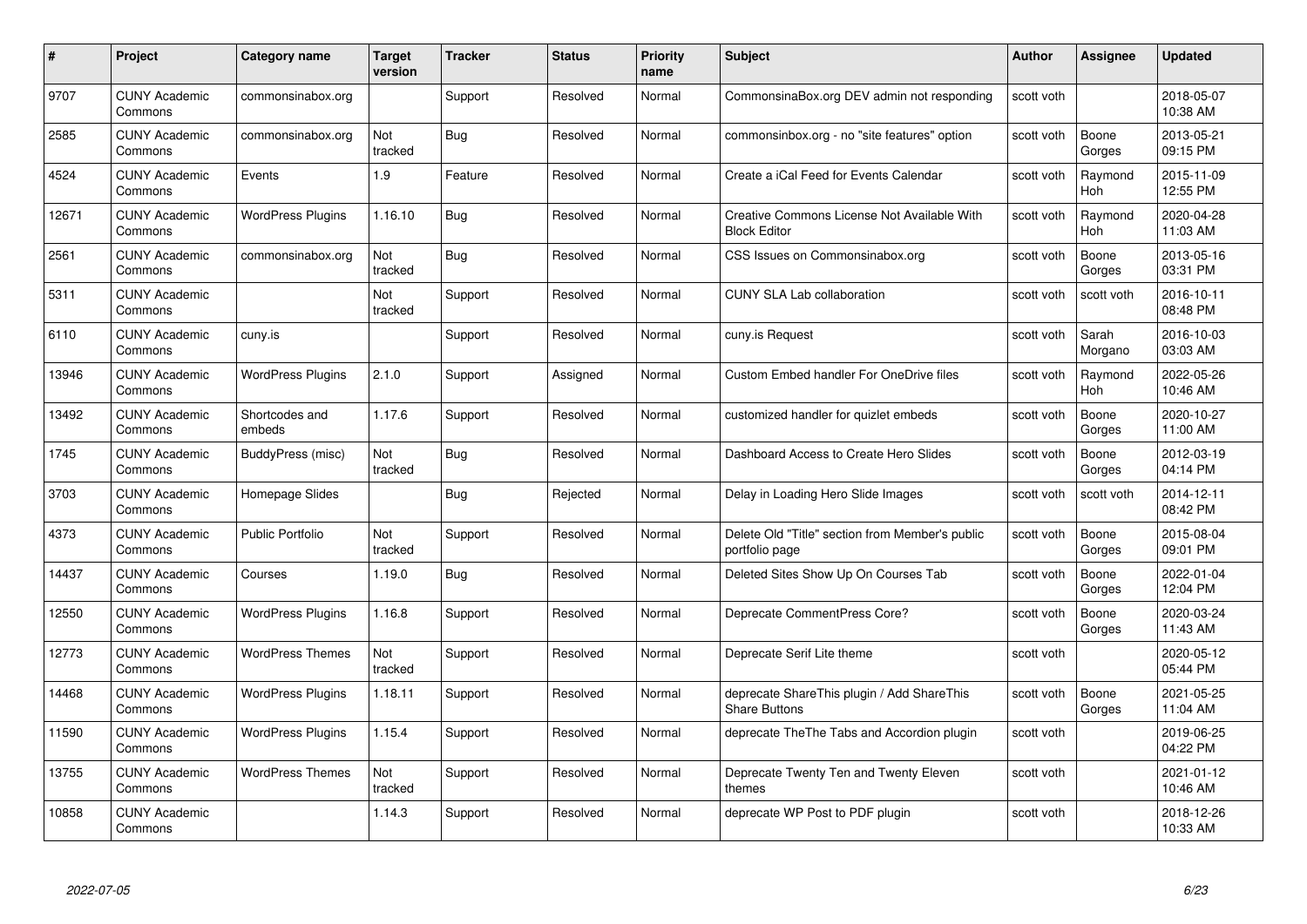| #     | Project                         | <b>Category name</b> | Target<br>version | <b>Tracker</b> | <b>Status</b>        | <b>Priority</b><br>name | <b>Subject</b>                                                                         | <b>Author</b> | <b>Assignee</b>  | <b>Updated</b>         |
|-------|---------------------------------|----------------------|-------------------|----------------|----------------------|-------------------------|----------------------------------------------------------------------------------------|---------------|------------------|------------------------|
| 1237  | <b>CUNY Academic</b><br>Commons | Events               | 1.8               | Feature        | Resolved             | Normal                  | Develop Commons Calendar of Events Plugin                                              | scott voth    | Boone<br>Gorges  | 2016-02-15<br>11:19 PM |
| 4407  | <b>CUNY Academic</b><br>Commons | Group Forums         |                   | Bug            | Resolved             | Normal                  | Disable Forum on Existing group is not working                                         | scott voth    | Boone<br>Gorges  | 2015-08-11<br>03:13 PM |
| 11386 | <b>CUNY Academic</b><br>Commons | WordPress - Media    | Not<br>tracked    | Support        | Reporter<br>Feedback | Normal                  | disappearing images                                                                    | scott voth    | Boone<br>Gorges  | 2019-05-14<br>10:32 AM |
| 1343  | <b>CUNY Academic</b><br>Commons | BuddyPress (misc)    |                   | Bug            | Rejected             | Normal                  | Display issue on Front Page - Hero slide<br>description overlaying the top left corner | scott voth    |                  | 2011-12-08<br>07:06 PM |
| 6905  | CUNY Academic<br>Commons        | Domain Mapping       | Not<br>tracked    | Support        | Rejected             | Normal                  | domain mapping - Approaching Dance conference                                          | scott voth    | Boone<br>Gorges  | 2017-11-15<br>11:09 AM |
| 13924 | <b>CUNY Academic</b><br>Commons | Domain Mapping       | Not<br>tracked    | Support        | Resolved             | Normal                  | domain mapping - cunyhumanitiesalliance.org                                            | scott voth    | Boone<br>Gorges  | 2021-02-02<br>05:39 PM |
| 12407 | <b>CUNY Academic</b><br>Commons | Domain Mapping       | Not<br>tracked    | Support        | Resolved             | Normal                  | Domain Mapping - district15parproject.org                                              | scott voth    | Lihua Wang       | 2020-02-14<br>10:38 AM |
| 14452 | <b>CUNY Academic</b><br>Commons | Domain Mapping       | Not<br>tracked    | Support        | Resolved             | Normal                  | domain mapping - hilarieashton.com                                                     | scott voth    | Boone<br>Gorges  | 2021-05-17<br>10:46 AM |
| 15626 | <b>CUNY Academic</b><br>Commons | Domain Mapping       | Not<br>tracked    | Support        | Resolved             | Normal                  | domain mapping - Jason tougaw                                                          | scott voth    | Boone<br>Gorges  | 2022-03-15<br>02:10 PM |
| 15965 | <b>CUNY Academic</b><br>Commons | Domain Mapping       | Not<br>tracked    | Support        | Resolved             | Normal                  | Domain Mapping - Joseph van der Naald                                                  | scott voth    | Boone<br>Gorges  | 2022-04-29<br>04:06 PM |
| 12313 | CUNY Academic<br>Commons        | Domain Mapping       | Not<br>tracked    | Support        | Duplicate            | Normal                  | domain mapping - laurenspradlin.info                                                   | scott voth    | Matt Gold        | 2020-01-21<br>06:02 PM |
| 6134  | <b>CUNY Academic</b><br>Commons | Domain Mapping       | Not<br>tracked    | Support        | Abandoned            | Normal                  | domain mapping - mellon faculty diversity                                              | scott voth    | scott voth       | 2017-03-26<br>11:22 AM |
| 6135  | <b>CUNY Academic</b><br>Commons | Domain Mapping       | Not<br>tracked    | Support        | Resolved             | Normal                  | domain mapping - Patrick Sweeney                                                       | scott voth    | <b>Matt Gold</b> | 2016-10-12<br>11:41 AM |
| 15223 | <b>CUNY Academic</b><br>Commons | Domain Mapping       | Not<br>tracked    | Support        | Resolved             | Normal                  | domain mapping - preludenyc.org                                                        | scott voth    | Boone<br>Gorges  | 2022-02-02<br>02:24 PM |
| 15395 | <b>CUNY Academic</b><br>Commons | Domain Mapping       | 1.19.5            | Support        | Resolved             | Normal                  | Domain Mapping - Queens College Department of<br><b>Urban Studies</b>                  | scott voth    | Boone<br>Gorges  | 2022-02-22<br>11:40 AM |
| 12246 | <b>CUNY Academic</b><br>Commons | Domain Mapping       | Not<br>tracked    | Support        | Resolved             | Normal                  | domain mapping - Sam Neylon                                                            | scott voth    | Lihua Wang       | 2020-01-06<br>10:55 AM |
| 15253 | <b>CUNY Academic</b><br>Commons | Domain Mapping       | Not<br>tracked    | Support        | Resolved             | Normal                  | domain mapping - segal film festival                                                   | scott voth    | <b>Matt Gold</b> | 2022-02-04<br>11:29 AM |
| 16227 | <b>CUNY Academic</b><br>Commons | Domain Mapping       | Not<br>tracked    | Support        | Resolved             | Normal                  | domain mapping - Sruthi Atmakur-Javdekar                                               | scott voth    | Matt Gold        | 2022-06-15<br>02:34 PM |
| 10860 | CUNY Academic<br>Commons        | Domain Mapping       | Not<br>tracked    | Support        | Resolved             | Normal                  | domain mapping for Leah Feder                                                          | scott voth    | <b>Matt Gold</b> | 2019-01-10<br>01:37 PM |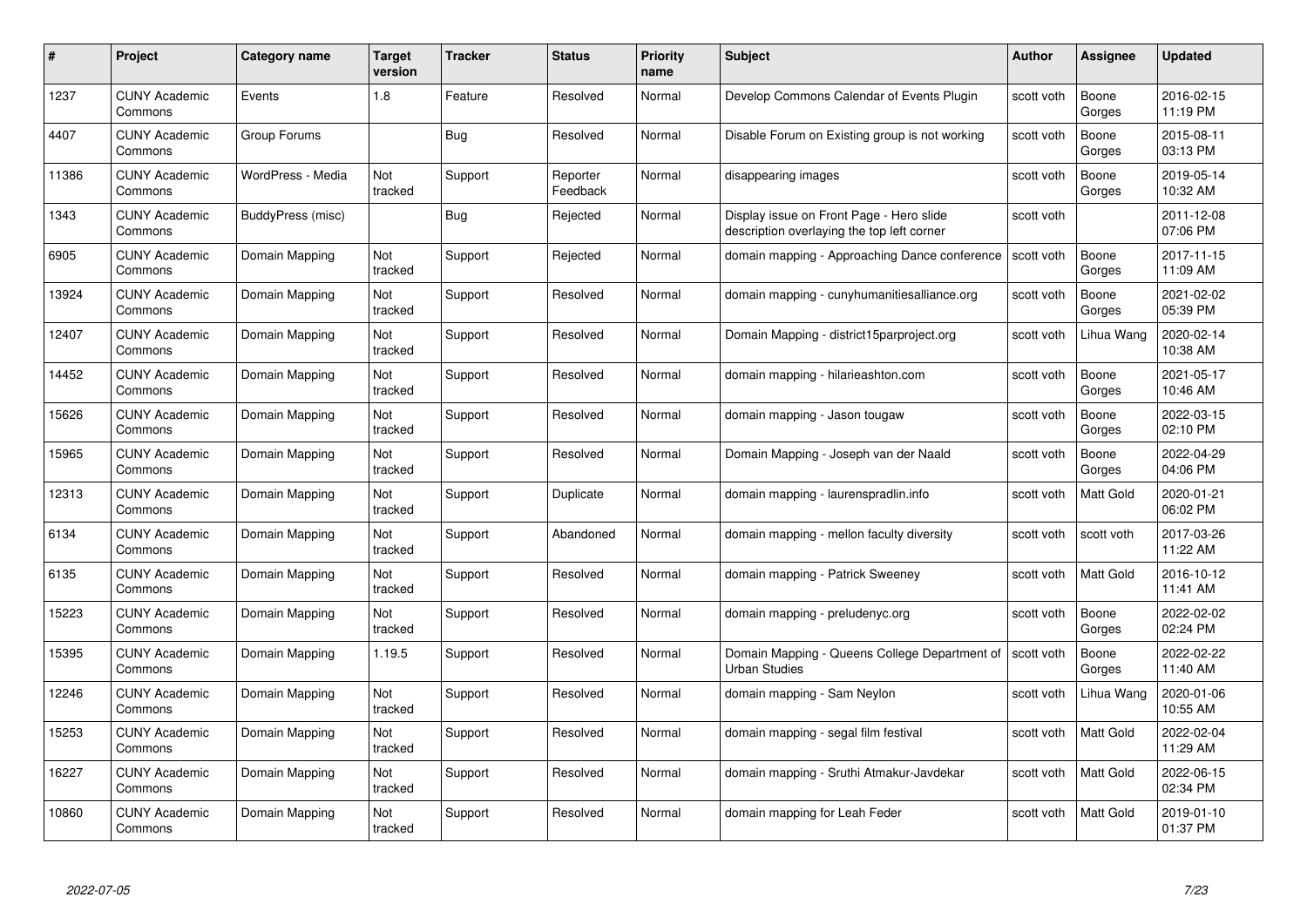| #     | Project                         | Category name  | Target<br>version | <b>Tracker</b> | <b>Status</b> | <b>Priority</b><br>name | <b>Subject</b>                                            | <b>Author</b> | <b>Assignee</b>       | <b>Updated</b>         |
|-------|---------------------------------|----------------|-------------------|----------------|---------------|-------------------------|-----------------------------------------------------------|---------------|-----------------------|------------------------|
| 13440 | <b>CUNY Academic</b><br>Commons | Domain Mapping | Not<br>tracked    | Support        | Resolved      | Normal                  | Domain mapping for morrisjustice.org                      | scott voth    | <b>Matt Gold</b>      | 2020-10-13<br>02:54 PM |
| 5617  | <b>CUNY Academic</b><br>Commons | Domain Mapping | Not<br>tracked    | Support        | Resolved      | Normal                  | Domain Mapping Issue - Paul Herbert                       | scott voth    | Boone<br>Gorges       | 2016-05-30<br>12:04 PM |
| 13374 | <b>CUNY Academic</b><br>Commons | Domain Mapping |                   | Support        | Resolved      | Normal                  | domain mapping question                                   | scott voth    |                       | 2020-10-01<br>01:10 PM |
| 8624  | <b>CUNY Academic</b><br>Commons | Domain Mapping | Not<br>tracked    | Support        | Resolved      | Normal                  | domain mapping request                                    | scott voth    | Boone<br>Gorges       | 2017-10-05<br>12:50 PM |
| 11629 | <b>CUNY Academic</b><br>Commons | Domain Mapping | Not<br>tracked    | Support        | Resolved      | Normal                  | domain mapping request                                    | scott voth    | Raymond<br><b>Hoh</b> | 2019-07-17<br>10:22 AM |
| 5511  | <b>CUNY Academic</b><br>Commons | Domain Mapping | Not<br>tracked    | Support        | Resolved      | Normal                  | Domain Mapping Request - Artem Altman                     | scott voth    | scott voth            | 2016-06-16<br>09:46 PM |
| 6383  | <b>CUNY Academic</b><br>Commons | Domain Mapping | Not<br>tracked    | Support        | Resolved      | Normal                  | Domain Mapping request - Azriel Genack                    | scott voth    | Boone<br>Gorges       | 2016-10-21<br>03:48 PM |
| 3199  | <b>CUNY Academic</b><br>Commons | Domain Mapping |                   | Support        | Resolved      | Normal                  | domain mapping request - bethanyholmstrom.net             | scott voth    | Boone<br>Gorges       | 2014-05-08<br>02:40 PM |
| 5344  | <b>CUNY Academic</b><br>Commons | Domain Mapping | Not<br>tracked    | Support        | Resolved      | Normal                  | Domain Mapping Request - Bijan Kimiagar                   | scott voth    | scott voth            | 2016-03-31<br>10:52 PM |
| 10796 | <b>CUNY Academic</b><br>Commons | Domain Mapping | Not<br>tracked    | Support        | Resolved      | Normal                  | domain mapping request - BMCC OER                         | scott voth    | Matt Gold             | 2018-12-06<br>07:47 PM |
| 3603  | <b>CUNY Academic</b><br>Commons | Domain Mapping | Not<br>tracked    | Support        | Resolved      | Normal                  | Domain Mapping Request - CERG                             | scott voth    | scott voth            | 2014-11-19<br>04:28 PM |
| 4571  | <b>CUNY Academic</b><br>Commons | Domain Mapping | Not<br>tracked    | Support        | Resolved      | Normal                  | Domain Mapping Request - Courtney Drayer                  | scott voth    | Matt Gold             | 2015-09-16<br>05:19 PM |
| 12236 | <b>CUNY Academic</b><br>Commons | Domain Mapping | Not<br>tracked    | Support        | Resolved      | Normal                  | domain mapping request - johnbrenkman.com                 | scott voth    | <b>Matt Gold</b>      | 2019-12-27<br>09:32 AM |
| 9794  | <b>CUNY Academic</b><br>Commons | Domain Mapping | Not<br>tracked    | Support        | Resolved      | Normal                  | domain Mapping request - Joseph Reynolds Van<br>Der Naald | scott voth    | Boone<br>Gorges       | 2018-05-22<br>01:54 PM |
| 11190 | <b>CUNY Academic</b><br>Commons | Domain Mapping |                   | Support        | Resolved      | Normal                  | Domain Mapping Request - Kate Culkin                      | scott voth    | Boone<br>Gorges       | 2019-03-16<br>10:01 AM |
| 3635  | <b>CUNY Academic</b><br>Commons | Domain Mapping | Not<br>tracked    | Support        | Resolved      | Normal                  | Domain Mapping Request - Keith Miyake                     | scott voth    | <b>Matt Gold</b>      | 2014-11-10<br>08:15 PM |
| 10180 | <b>CUNY Academic</b><br>Commons | Domain Mapping | 1.13.8            | Support        | Resolved      | Normal                  | domain mapping request - Kelle Cruz                       | scott voth    | <b>Matt Gold</b>      | 2018-08-29<br>03:23 PM |
| 12878 | <b>CUNY Academic</b><br>Commons | Domain Mapping | Not<br>tracked    | Support        | Resolved      | Normal                  | Domain Mapping request - Lidia Hernandez Tapia            | scott voth    | Matt Gold             | 2020-06-05<br>12:58 PM |
| 3182  | CUNY Academic<br>Commons        | Domain Mapping | Not<br>tracked    | Support        | Resolved      | Normal                  | domain mapping request - muphyinstituteblog.org           | scott voth    | <b>Matt Gold</b>      | 2014-05-01<br>01:12 PM |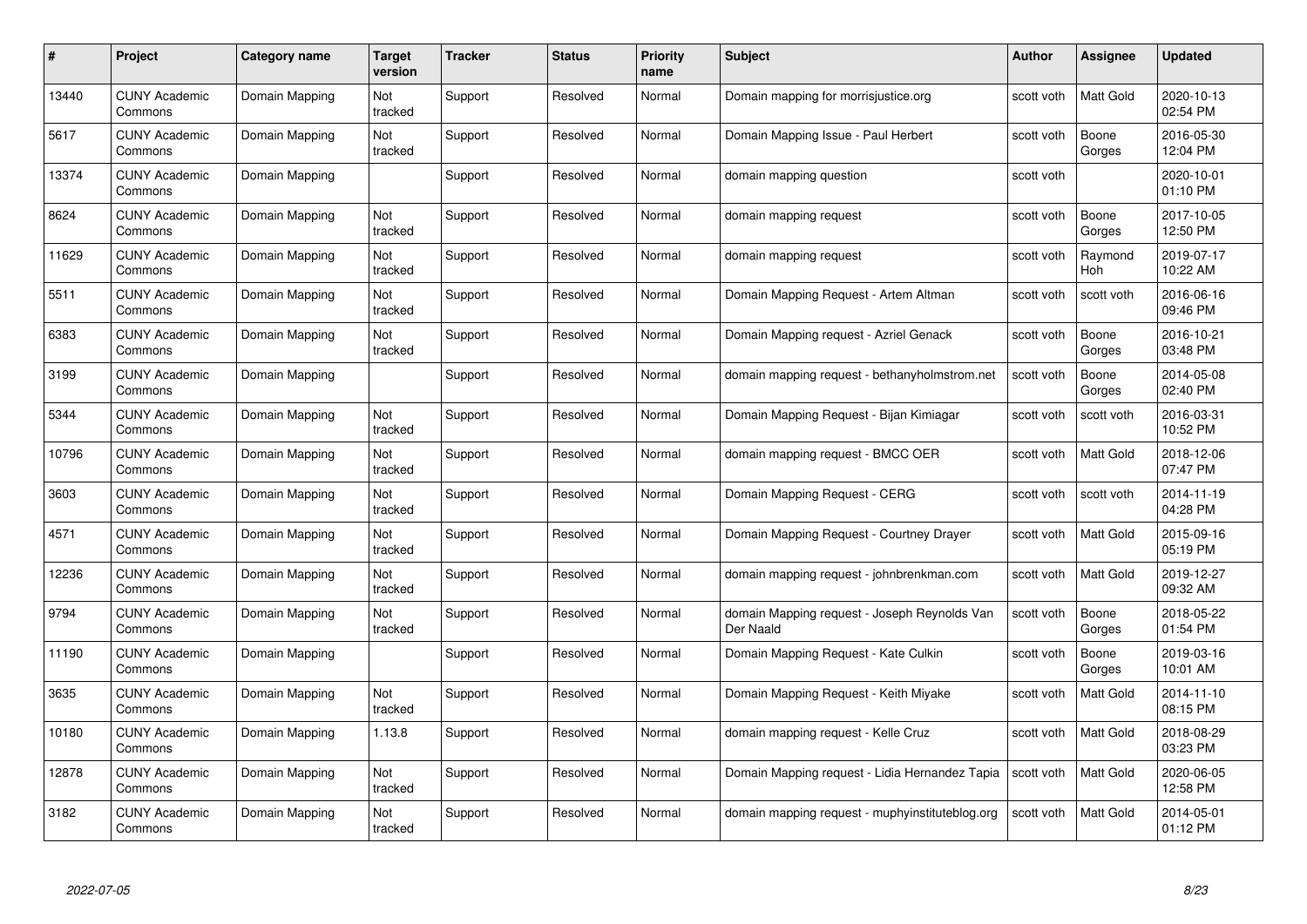| #     | Project                         | <b>Category name</b>       | Target<br>version | <b>Tracker</b> | <b>Status</b>        | <b>Priority</b><br>name | <b>Subject</b>                                 | <b>Author</b> | <b>Assignee</b>  | <b>Updated</b>         |
|-------|---------------------------------|----------------------------|-------------------|----------------|----------------------|-------------------------|------------------------------------------------|---------------|------------------|------------------------|
| 3269  | <b>CUNY Academic</b><br>Commons | Domain Mapping             | Not<br>tracked    | Support        | Resolved             | Normal                  | Domain mapping request - Natascia Boeri        | scott voth    | Boone<br>Gorges  | 2015-11-30<br>03:17 PM |
| 4902  | <b>CUNY Academic</b><br>Commons | Domain Mapping             | Not<br>tracked    | Support        | Resolved             | Normal                  | domain mapping request - Patrick Sweeney       | scott voth    | Boone<br>Gorges  | 2015-12-07<br>01:32 AM |
| 3082  | <b>CUNY Academic</b><br>Commons | Domain Mapping             | Not<br>tracked    | Support        | Resolved             | Normal                  | Domain Mapping Request - Ruth O'Brien          | scott voth    | Boone<br>Gorges  | 2014-03-05<br>07:16 PM |
| 12924 | <b>CUNY Academic</b><br>Commons | Domain Mapping             | Not<br>tracked    | Support        | Resolved             | Normal                  | Domain Mapping request - Sam Phillips          | scott voth    | Boone<br>Gorges  | 2020-06-12<br>03:29 PM |
| 2878  | CUNY Academic<br>Commons        | WordPress (misc)           | Not<br>tracked    | Support        | Resolved             | Normal                  | Domain Mapping Request - Sarah Welsh           | scott voth    | Boone<br>Gorges  | 2016-01-26<br>12:39 AM |
| 4954  | <b>CUNY Academic</b><br>Commons | Domain Mapping             | Not<br>tracked    | Support        | Resolved             | Normal                  | domain mapping request - Talia Schaffer        | scott voth    | Boone<br>Gorges  | 2015-12-07<br>01:24 AM |
| 11493 | <b>CUNY Academic</b><br>Commons | Domain Mapping             | Not<br>tracked    | Support        | Reporter<br>Feedback | Normal                  | Domain Mapping Request - Talia Schaffer        | scott voth    | Matt Gold        | 2019-08-06<br>08:39 AM |
| 13004 | <b>CUNY Academic</b><br>Commons | Domain Mapping             | Not<br>tracked    | <b>Bug</b>     | Resolved             | Normal                  | Domain Mapping request - Wole                  | scott voth    | <b>Matt Gold</b> | 2020-07-07<br>12:02 PM |
| 3539  | <b>CUNY Academic</b><br>Commons | Domain Mapping             | Not<br>tracked    | Support        | Resolved             | Normal                  | Domain Mapping Request for ACERT               | scott voth    | Boone<br>Gorges  | 2015-11-30<br>03:15 PM |
| 10528 | <b>CUNY Academic</b><br>Commons | Domain Mapping             |                   | Support        | Rejected             | Normal                  | domain Mapping request for Kelly Josephs Baker | scott voth    |                  | 2018-10-15<br>11:20 AM |
| 11764 | CUNY Academic<br>Commons        | Domain Mapping             | Not<br>tracked    | Support        | Resolved             | Normal                  | Domain Mapping request for literarybronx.com   | scott voth    | Boone<br>Gorges  | 2019-08-21<br>05:28 PM |
| 3120  | <b>CUNY Academic</b><br>Commons | Domain Mapping             | Not<br>tracked    | Support        | Rejected             | Normal                  | Domain Mapping Request from Paul Julian Smith  | scott voth    | Boone<br>Gorges  | 2016-01-26<br>12:41 AM |
| 11632 | <b>CUNY Academic</b><br>Commons | Domain Mapping             | Not<br>tracked    | Support        | Resolved             | Normal                  | domain mapping request mckinniburg.com         | scott voth    | Raymond<br>Hoh   | 2019-07-17<br>10:22 AM |
| 5096  | <b>CUNY Academic</b><br>Commons | Domain Mapping             | Not<br>tracked    | Support        | Resolved             | Normal                  | Domain Mapping Request: Lauren Spradlin        | scott voth    | scott voth       | 2020-01-21<br>07:30 PM |
| 12853 | <b>CUNY Academic</b><br>Commons | WordPress - Media          |                   | Bug            | Resolved             | Normal                  | Download All Media throws error                | scott voth    | Boone<br>Gorges  | 2020-05-29<br>09:26 AM |
| 16170 | <b>CUNY Academic</b><br>Commons | Blogs (BuddyPress)         | 2.0.1             | Bug            | Resolved             | Normal                  | duplication of campus                          | scott voth    | Boone<br>Gorges  | 2022-06-14<br>11:35 AM |
| 3395  | <b>CUNY Academic</b><br>Commons | <b>Email Notifications</b> | Not<br>tracked    | <b>Bug</b>     | Rejected             | Normal                  | email notification not received                | scott voth    | Boone<br>Gorges  | 2016-01-26<br>12:05 PM |
| 14817 | <b>CUNY Academic</b><br>Commons | Group Forums               | 1.18.20           | Feature        | Resolved             | Normal                  | Embed a Commons Group forum to a Site page     | scott voth    | Raymond<br>Hoh   | 2021-10-12<br>11:13 AM |
| 15267 | CUNY Academic<br>Commons        | Shortcodes and<br>embeds   | 1.19.4            | Feature        | Resolved             | Normal                  | Embed a Microsoft Form                         | scott voth    | Boone<br>Gorges  | 2022-02-22<br>11:01 AM |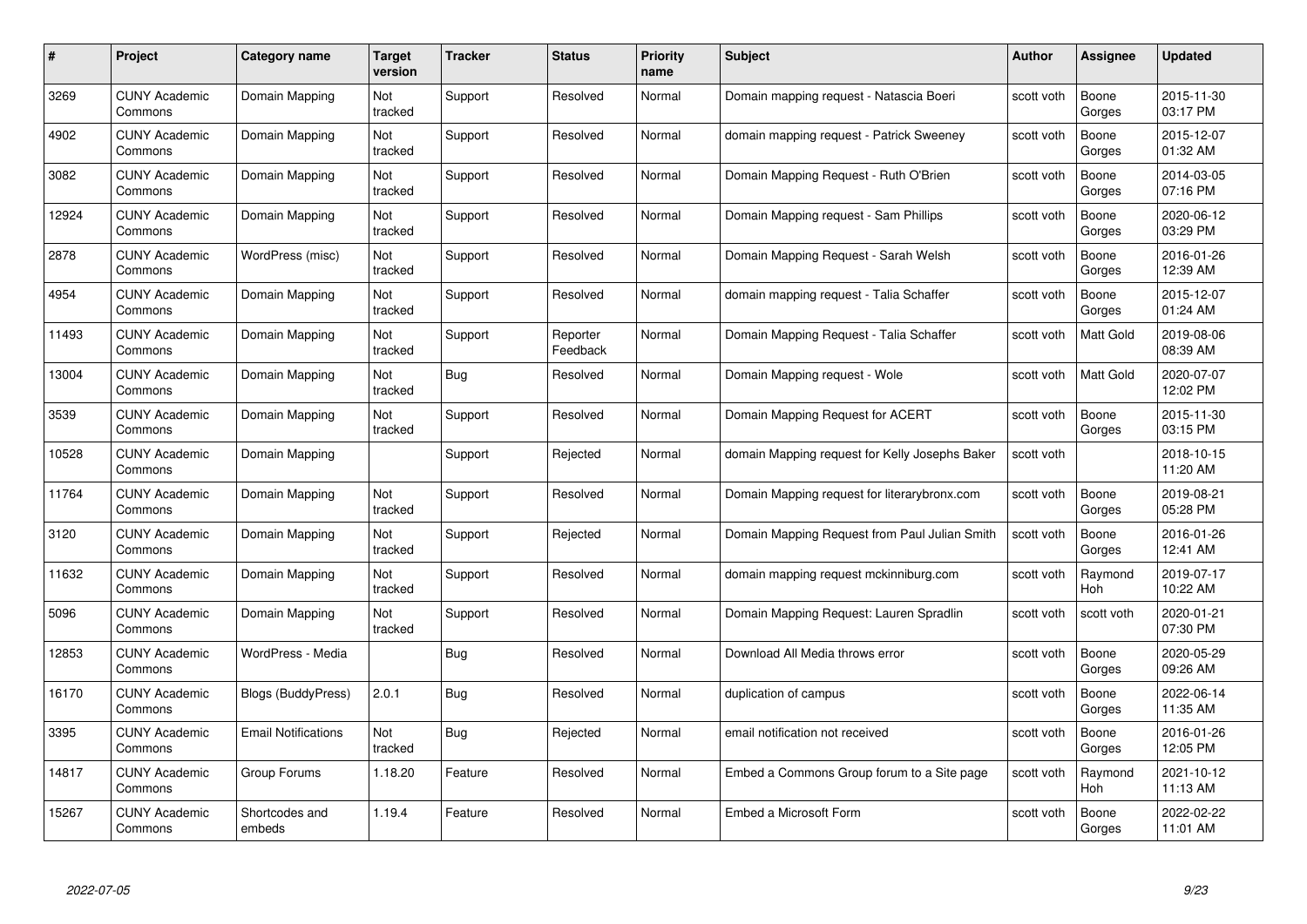| #     | Project                         | Category name                  | Target<br>version | <b>Tracker</b> | <b>Status</b> | <b>Priority</b><br>name | <b>Subject</b>                                                          | Author     | Assignee              | <b>Updated</b>         |
|-------|---------------------------------|--------------------------------|-------------------|----------------|---------------|-------------------------|-------------------------------------------------------------------------|------------|-----------------------|------------------------|
| 12961 | <b>CUNY Academic</b><br>Commons | WordPress (misc)               | 1.16.14           | Support        | Resolved      | Normal                  | Embed Loom.com resources                                                | scott voth | Boone<br>Gorges       | 2020-06-22<br>01:07 PM |
| 15687 | <b>CUNY Academic</b><br>Commons | WordPress - Media              | 1.19.7            | Feature        | Resolved      | Normal                  | <b>Embed Microsoft Sway Content</b>                                     | scott voth | Boone<br>Gorges       | 2022-04-12<br>11:31 AM |
| 6542  | <b>CUNY Academic</b><br>Commons | Group Forums                   | 1.10              | Bug            | Resolved      | Normal                  | Embedded image's caption is not rendering -<br>Commons 1.10 testing     | scott voth | Raymond<br>Hoh        | 2016-11-01<br>10:59 AM |
| 11860 | <b>CUNY Academic</b><br>Commons | Registration                   | Future<br>release | Feature        | New           | Normal                  | Ensure Students Are Aware They Can Use<br>Aliases At Registration       | scott voth |                       | 2019-09-24<br>08:46 AM |
| 5032  | <b>CUNY Academic</b><br>Commons | Server                         |                   | Support        | Resolved      | Normal                  | Error establishing a database connection                                | scott voth |                       | 2015-12-14<br>08:46 PM |
| 1222  | <b>CUNY Academic</b><br>Commons | WordPress (misc)               | 1.5               | Feature        | Resolved      | Normal                  | Evaluate Premium Themes for "The Commons<br>Classified"                 | scott voth | Boone<br>Gorges       | 2011-11-29<br>10:23 AM |
| 6539  | <b>CUNY Academic</b><br>Commons | Events                         | 1.10              | Bug            | Resolved      | Normal                  | Event Room numbers don't seem to be persisted<br>Commons 1.10 testing   | scott voth | Boone<br>Gorges       | 2016-10-31<br>04:23 PM |
| 4438  | <b>CUNY Academic</b><br>Commons | Events                         | Future<br>release | <b>Bug</b>     | Assigned      | Normal                  | Events Calendar - Export Recurring Events                               | scott voth | Daniel Jones          | 2016-05-23<br>04:25 PM |
| 13716 | <b>CUNY Academic</b><br>Commons | <b>WordPress Plugins</b>       |                   | Support        | Resolved      | Normal                  | Events sidebar issue with segalcenter.org                               | scott voth |                       | 2020-12-21<br>10:55 AM |
| 11298 | <b>CUNY Academic</b><br>Commons | Courses                        | 1.16              | Feature        | Resolved      | Normal                  | Explore Ways to Make the "Courses" tab More<br>Interesting              | scott voth | Boone<br>Gorges       | 2019-12-04<br>10:51 AM |
| 2779  | <b>CUNY Academic</b><br>Commons | BuddyPress (misc)              | 1.5.3             | Bug            | Resolved      | Normal                  | Firefox Issue on Portfolio page when scrolling<br>down                  | scott voth | Boone<br>Gorges       | 2013-09-19<br>01:52 PM |
| 11500 | <b>CUNY Academic</b><br>Commons | Onboarding                     | 1.15.4            | Support        | Resolved      | Normal                  | Fix Outdated content and links on intro page                            | scott voth | Raymond<br><b>Hoh</b> | 2019-06-25<br>04:22 PM |
| 8475  | <b>CUNY Academic</b><br>Commons | <b>WordPress Themes</b>        | 1.11.9            | Support        | Resolved      | Normal                  | fix typo in child theme                                                 | scott voth | Boone<br>Gorges       | 2017-08-08<br>04:31 PM |
| 4841  | <b>CUNY Academic</b><br>Commons | Design                         | Future<br>release | Bug            | Rejected      | Normal                  | Font style on "Friends" Page seems different                            | scott voth | Boone<br>Gorges       | 2015-11-03<br>07:40 AM |
| 2484  | <b>CUNY Academic</b><br>Commons | commonsinabox.org              |                   | Bug            | Resolved      | Normal                  | Forum posts are vanishing - can only view last few<br>on Help & Support | scott voth | Boone<br>Gorges       | 2013-03-01<br>11:19 AM |
| 7894  | <b>CUNY Academic</b><br>Commons | Group Forums                   |                   | <b>Bug</b>     | Duplicate     | Normal                  | Forum topics not showing former content                                 | scott voth | Boone<br>Gorges       | 2017-04-02<br>06:30 PM |
| 6515  | <b>CUNY Academic</b><br>Commons | Homepage Slides                |                   | <b>Bug</b>     | Resolved      | Normal                  | Gallery Posts (i.e. Hero slides) are Not Working                        | scott voth | scott voth            | 2019-09-23<br>03:01 PM |
| 11591 | <b>CUNY Academic</b><br>Commons | Internal Tools and<br>Workflow | Not<br>tracked    | Support        | Resolved      | Normal                  | Get Licence for Camtasia                                                | scott voth | Matt Gold             | 2019-07-16<br>11:27 AM |
| 13511 | <b>CUNY Academic</b><br>Commons | Analytics                      | 1.17.7            | Support        | Resolved      | Normal                  | Google Analytics 4 tagging                                              | scott voth | Boone<br>Gorges       | 2020-11-10<br>10:31 AM |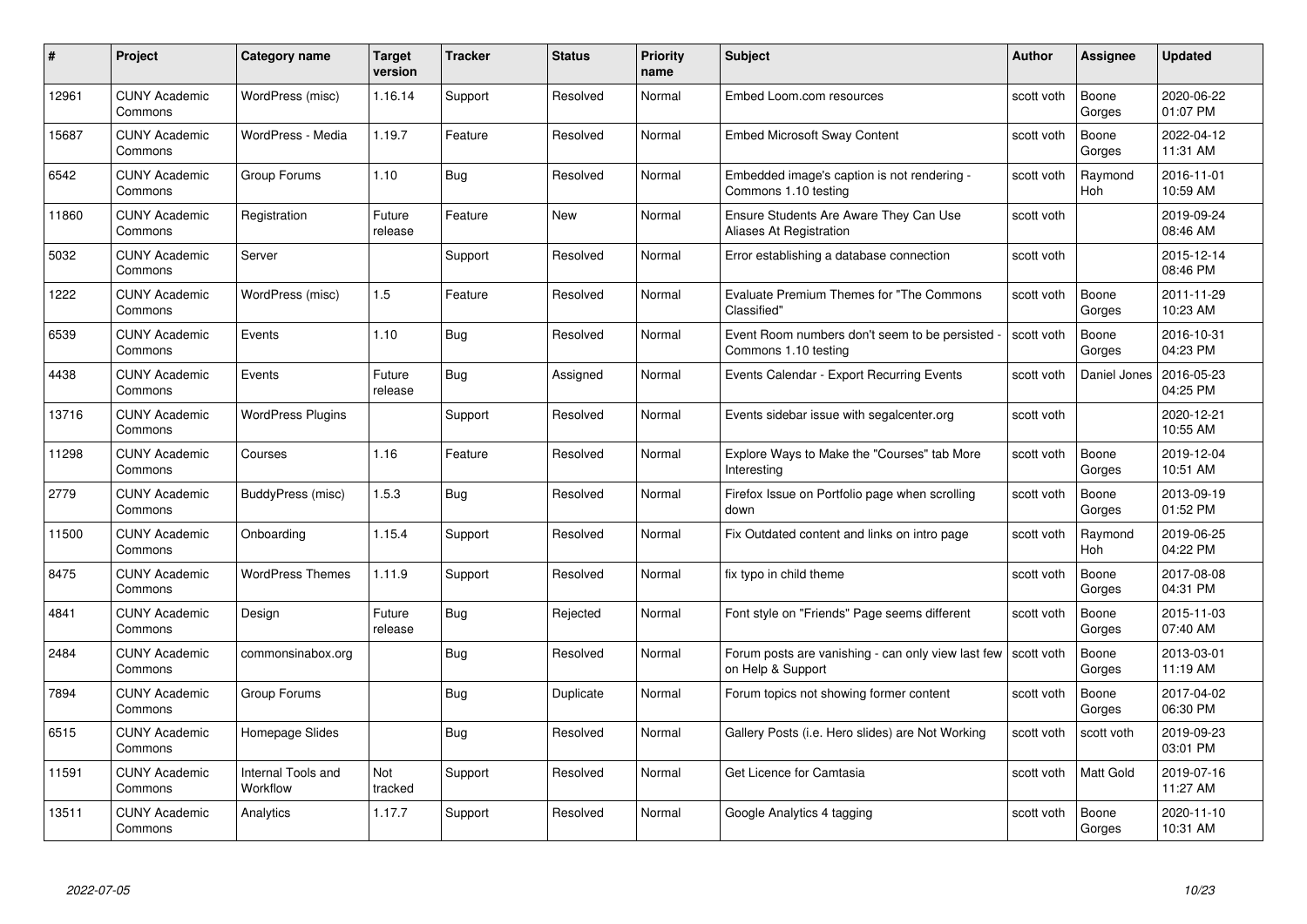| #     | Project                         | <b>Category name</b>     | Target<br>version | <b>Tracker</b> | <b>Status</b> | <b>Priority</b><br>name | <b>Subject</b>                                                            | <b>Author</b> | <b>Assignee</b> | <b>Updated</b>         |
|-------|---------------------------------|--------------------------|-------------------|----------------|---------------|-------------------------|---------------------------------------------------------------------------|---------------|-----------------|------------------------|
| 3478  | <b>CUNY Academic</b><br>Commons | Domain Mapping           | 1.7.2             | Feature        | Resolved      | Normal                  | Google Analytics and Mapped Domains                                       | scott voth    | scott voth      | 2014-11-02<br>09:43 AM |
| 13502 | <b>CUNY Academic</b><br>Commons | Analytics                | 1.17.7            | Support        | Resolved      | Normal                  | <b>Google Analytics Questions</b>                                         | scott voth    | Boone<br>Gorges | 2020-11-10<br>10:31 AM |
| 371   | <b>CUNY Academic</b><br>Commons | WordPress (misc)         | 1.1               | Feature        | Resolved      | Normal                  | Google Maps Embed - WordPress Plug-in<br>Request                          | scott voth    |                 | 2010-11-16<br>05:17 PM |
| 11754 | <b>CUNY Academic</b><br>Commons | <b>Group Files</b>       | Not<br>tracked    | Support        | Resolved      | Normal                  | Group file folder delete                                                  | scott voth    | Boone<br>Gorges | 2019-08-15<br>05:10 PM |
| 13410 | <b>CUNY Academic</b><br>Commons | Group Library            | 1.17.5            | Support        | Resolved      | Normal                  | Group Library Add item with special characters in<br>title                | scott voth    | Boone<br>Gorges | 2020-10-01<br>12:40 PM |
| 13933 | <b>CUNY Academic</b><br>Commons | Group Library            | 1.18.4            | Bug            | Resolved      | Normal                  | Group Library Paging Issue                                                | scott voth    | Boone<br>Gorges | 2021-02-09<br>11:05 AM |
| 7955  | <b>CUNY Academic</b><br>Commons | <b>User Experience</b>   |                   | Design/UX      | Rejected      | Normal                  | Groups and Sites tabs                                                     | scott voth    | Chris Stein     | 2017-10-11<br>11:31 AM |
| 8876  | <b>CUNY Academic</b><br>Commons | cuny.is                  | 1.12.1            | <b>Bug</b>     | Resolved      | Normal                  | Groups cannot select cuny is URL that matches<br>their group slug exactly | scott voth    | Boone<br>Gorges | 2017-11-01<br>03:06 PM |
| 1848  | <b>CUNY Academic</b><br>Commons | WordPress (misc)         | 1.3.13            | Bug            | Resolved      | Normal                  | Having Issues with Saving Menu Changes on the<br><b>Commons Codex</b>     | scott voth    | Boone<br>Gorges | 2012-04-26<br>07:48 PM |
| 2946  | <b>CUNY Academic</b><br>Commons | WordPress (misc)         |                   | Support        | Resolved      | Normal                  | Help Delete WP site with broken link                                      | scott voth    |                 | 2014-02-08<br>09:53 AM |
| 11394 | CUNY Academic<br>Commons        |                          |                   | Design/UX      | Rejected      | Normal                  | Help Hyperlink and Help homepage                                          | scott voth    |                 | 2019-05-17<br>03:45 PM |
| 4047  | <b>CUNY Academic</b><br>Commons | <b>WordPress Themes</b>  | Not<br>tracked    | Support        | Resolved      | Normal                  | Help James Samuel with Theme after it was<br>updated                      | scott voth    |                 | 2015-07-21<br>06:12 PM |
| 1379  | <b>CUNY Academic</b><br>Commons | Wiki                     | $1.3$             | <b>Bug</b>     | Resolved      | Normal                  | Help Link in the Admin Bar points to old Help<br>Page                     | scott voth    | Boone<br>Gorges | 2011-12-09<br>09:08 AM |
| 12386 | <b>CUNY Academic</b><br>Commons | <b>WordPress Plugins</b> | 1.16.5            | <b>Bug</b>     | Resolved      | Normal                  | Help site throwing error when publishing pages                            | scott voth    | Boone<br>Gorges | 2020-02-11<br>10:43 AM |
| 11974 | <b>CUNY Academic</b><br>Commons | Documentation            |                   | Feature        | Resolved      | Normal                  | Help tracking down documentation on JetPack                               | scott voth    | scott voth      | 2019-10-12<br>01:08 PM |
| 8153  | <b>CUNY Academic</b><br>Commons | Homepage Slides          |                   | Bug            | Resolved      | Normal                  | <b>Hero Slide Permissions</b>                                             | scott voth    | Boone<br>Gorges | 2017-05-17<br>08:29 PM |
| 8859  | <b>CUNY Academic</b><br>Commons |                          | Not<br>tracked    | Support        | Resolved      | Normal                  | <b>Hero Slide Permissions</b>                                             | scott voth    |                 | 2017-10-26<br>09:59 AM |
| 15808 | <b>CUNY Academic</b><br>Commons | Home Page                | 1.19.7            | <b>Bug</b>     | Resolved      | Normal                  | Home Page "About" Dropdown                                                | scott voth    | Sara<br>Cannon  | 2022-04-12<br>11:31 AM |
| 11506 | CUNY Academic<br>Commons        | Homepage Slides          | 1.15.5            | Bug            | Resolved      | Normal                  | Home Page Slideshow - blank slide                                         | scott voth    | Raymond<br>Hoh  | 2019-07-09<br>02:33 PM |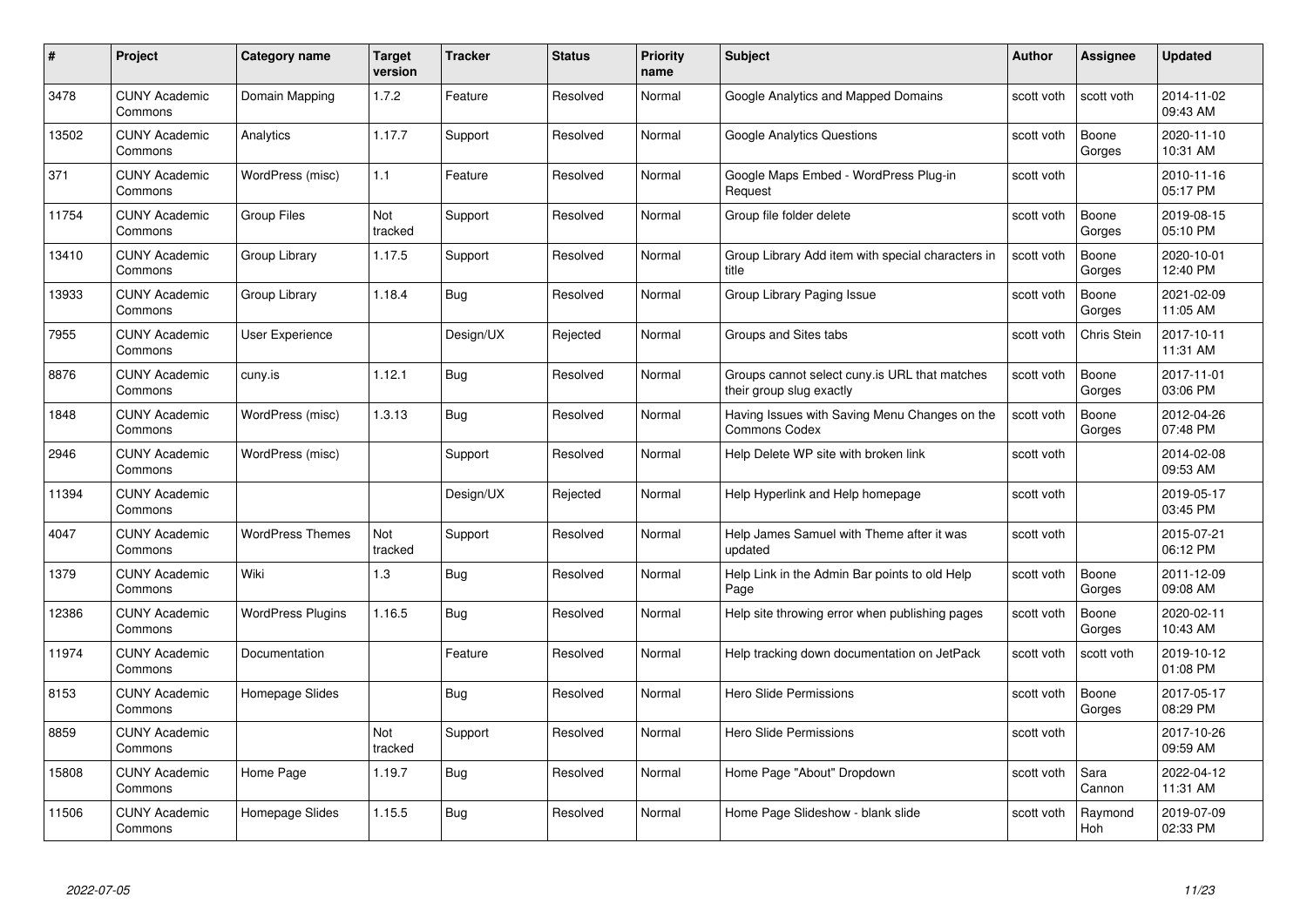| #     | Project                         | <b>Category name</b>       | Target<br>version | <b>Tracker</b> | <b>Status</b> | <b>Priority</b><br>name | <b>Subject</b>                                                                | <b>Author</b> | <b>Assignee</b>       | <b>Updated</b>         |
|-------|---------------------------------|----------------------------|-------------------|----------------|---------------|-------------------------|-------------------------------------------------------------------------------|---------------|-----------------------|------------------------|
| 6536  | <b>CUNY Academic</b><br>Commons | <b>Email Notifications</b> | 1.10              | Bug            | Resolved      | Normal                  | HTML not rendering (Sunday, 12:30 - 1:15PM) -<br>Commons 1.10 Testing         | scott voth    | Raymond<br><b>Hoh</b> | 2016-11-07<br>10:49 AM |
| 7738  | <b>CUNY Academic</b><br>Commons | <b>WordPress Plugins</b>   | 1.10.12           | Feature        | Resolved      | Normal                  | Image Attribution Tagger                                                      | scott voth    |                       | 2017-03-02<br>02:22 PM |
| 517   | <b>CUNY Academic</b><br>Commons | BuddyPress (misc)          | 1.3               | Feature        | Resolved      | Normal                  | Image handling for new BP "wiki-like" plugin                                  | scott voth    | Boone<br>Gorges       | 2011-06-20<br>11:33 AM |
| 1947  | <b>CUNY Academic</b><br>Commons | WordPress (misc)           | 1.3.15            | <b>Bug</b>     | Rejected      | Normal                  | Inline Google Docs - SSL required                                             | scott voth    | Boone<br>Gorges       | 2012-06-25<br>09:12 AM |
| 1396  | CUNY Academic<br>Commons        | WordPress (misc)           | 1.3.13            | <b>Bug</b>     | Resolved      | Normal                  | InLine Google Docs Plugin Not Working                                         | scott voth    | Boone<br>Gorges       | 2012-05-22<br>11:36 AM |
| 273   | <b>CUNY Academic</b><br>Commons | Wiki                       |                   | Feature        | Deferred      | Normal                  | Install Collection extension for MW                                           | scott voth    |                       | 2015-04-01<br>09:26 PM |
| 2209  | <b>CUNY Academic</b><br>Commons | WordPress (misc)           |                   | Feature        | Resolved      | Normal                  | Install Q & A Plugin on Commonsinabox.org                                     | scott voth    | Boone<br>Gorges       | 2012-10-21<br>10:53 AM |
| 8325  | <b>CUNY Academic</b><br>Commons | Server                     | Not<br>tracked    | Support        | Resolved      | Normal                  | intermittent server issues                                                    | scott voth    | Boone<br>Gorges       | 2017-07-01<br>10:57 AM |
| 1208  | <b>CUNY Academic</b><br>Commons | BuddyPress (misc)          | Not<br>tracked    | Feature        | Rejected      | Normal                  | Investigate Mobile Inheritance from BuddyPress<br>Default Theme               | scott voth    | scott voth            | 2016-01-26<br>10:57 AM |
| 3500  | <b>CUNY Academic</b><br>Commons | WordPress (misc)           |                   | Support        | Rejected      | Normal                  | Invitation to Join Site Unsuccessful?                                         | scott voth    | Boone<br>Gorges       | 2014-09-28<br>01:28 PM |
| 16143 | CUNY Academic<br>Commons        |                            | 1.19.10           | Bug            | Resolved      | Normal                  | Is Commons site down?                                                         | scott voth    |                       | 2022-05-24<br>11:17 AM |
| 569   | <b>CUNY Academic</b><br>Commons | WordPress (misc)           | 1.1.10            | <b>Bug</b>     | Resolved      | Normal                  | Issue found switching between Green Park, Woo<br>Canvas Theme, and back again | scott voth    | Boone<br>Gorges       | 2011-02-08<br>05:35 PM |
| 4143  | <b>CUNY Academic</b><br>Commons | <b>WordPress Themes</b>    | Not<br>tracked    | Bug            | Resolved      | Normal                  | Issues after Canvas Update - Help & Support /<br>Codex                        | scott voth    | Daniel Jones          | 2015-08-10<br>02:44 PM |
| 14847 | <b>CUNY Academic</b><br>Commons | <b>WordPress Plugins</b>   |                   | Support        | Resolved      | Normal                  | JetPack Issue displaying simple images                                        | scott voth    |                       | 2021-10-10<br>12:40 PM |
| 13409 | <b>CUNY Academic</b><br>Commons | <b>WordPress Plugins</b>   | Not<br>tracked    | Support        | Resolved      | Normal                  | Jetpack Warnings                                                              | scott voth    | Raymond<br>Hoh        | 2020-10-13<br>10:47 AM |
| 12962 | <b>CUNY Academic</b><br>Commons | WordPress (misc)           | 1.16.14           | Support        | Resolved      | Normal                  | knowmia embed                                                                 | scott voth    | Boone<br>Gorges       | 2020-06-23<br>02:56 PM |
| 754   | <b>CUNY Academic</b><br>Commons | BuddyPress (misc)          | 1.3               | <b>Bug</b>     | Resolved      | Normal                  | LaTex parsing on email notifications                                          | scott voth    | Boone<br>Gorges       | 2011-09-14<br>01:28 AM |
| 12955 | <b>CUNY Academic</b><br>Commons | WordPress (misc)           | 1.16.14           | Support        | Resolved      | Normal                  | Leaflet JS maps                                                               | scott voth    | Boone<br>Gorges       | 2020-06-23<br>10:53 AM |
| 3531  | CUNY Academic<br>Commons        | Home Page                  | 1.7               | Feature        | Resolved      | Normal                  | Let Users Hover over Hero Slides to Stop<br>Animation                         | scott voth    | Daniel Jones          | 2014-10-13<br>05:43 PM |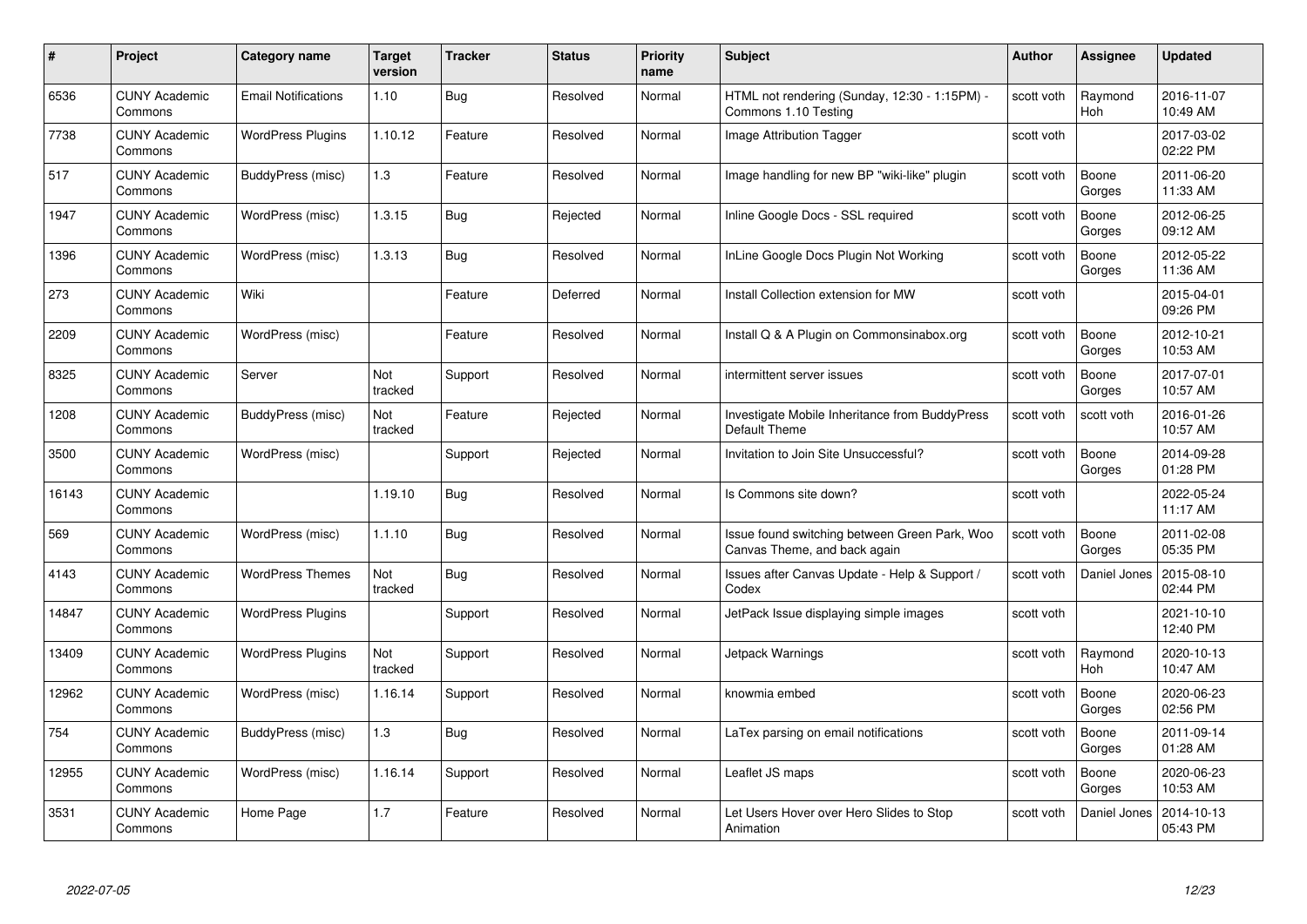| #     | Project                         | <b>Category name</b>              | Target<br>version     | <b>Tracker</b> | <b>Status</b> | <b>Priority</b><br>name | <b>Subject</b>                                            | <b>Author</b> | <b>Assignee</b>  | <b>Updated</b>         |
|-------|---------------------------------|-----------------------------------|-----------------------|----------------|---------------|-------------------------|-----------------------------------------------------------|---------------|------------------|------------------------|
| 3604  | <b>CUNY Academic</b><br>Commons | cuny.is                           |                       | Support        | Resolved      | Normal                  | <b>LLJournal CUNY.IS request</b>                          | scott voth    | Sarah<br>Morgano | 2014-10-26<br>05:47 PM |
| 15788 | <b>CUNY Academic</b><br>Commons | Home Page                         | 1.19.7                | Bug            | Resolved      | Normal                  | long site titles on home page                             | scott voth    | Boone<br>Gorges  | 2022-04-12<br>11:31 AM |
| 1932  | <b>CUNY Academic</b><br>Commons | WordPress (misc)                  | Not<br>tracked        | Bug            | Resolved      | Normal                  | Lost access to Create Hero Slides                         | scott voth    | Boone<br>Gorges  | 2012-06-12<br>08:34 AM |
| 2392  | <b>CUNY Academic</b><br>Commons | WordPress (misc)                  | Not<br>tracked        | Bug            | Resolved      | Normal                  | Lost Access to Create Hero Slides                         | scott voth    | Boone<br>Gorges  | 2013-02-04<br>10:25 AM |
| 2511  | CUNY Academic<br>Commons        | WordPress (misc)                  |                       | Bug            | Resolved      | Normal                  | Lost Access to Create Hero Slides                         | scott voth    | Boone<br>Gorges  | 2013-03-11<br>10:24 AM |
| 3015  | <b>CUNY Academic</b><br>Commons |                                   | <b>Not</b><br>tracked | <b>Bug</b>     | Resolved      | Normal                  | Lost Access to Create Hero Slides                         | scott voth    | Boone<br>Gorges  | 2014-02-04<br>07:58 PM |
| 3081  | <b>CUNY Academic</b><br>Commons | Home Page                         |                       | Support        | Resolved      | Normal                  | Lost Access to Create Hero Slides                         | scott voth    |                  | 2014-02-27<br>08:06 PM |
| 3335  | <b>CUNY Academic</b><br>Commons | Home Page                         | Not<br>tracked        | Support        | Resolved      | Normal                  | Lost Access to Create Hero Slides                         | scott voth    | Boone<br>Gorges  | 2014-07-22<br>10:07 PM |
| 3728  | <b>CUNY Academic</b><br>Commons | Homepage Slides                   | Not<br>tracked        | Support        | Resolved      | Normal                  | Lost Access to Create Hero Slides                         | scott voth    | Boone<br>Gorges  | 2014-12-28<br>02:18 PM |
| 3957  | <b>CUNY Academic</b><br>Commons | <b>WordPress</b><br>(Permissions) |                       | Support        | Resolved      | Normal                  | Lost Access to Create Hero Slides                         | scott voth    | Boone<br>Gorges  | 2015-03-30<br>08:57 PM |
| 4365  | CUNY Academic<br>Commons        | Homepage Slides                   | Not<br>tracked        | Support        | Resolved      | Normal                  | Lost Access to Create Hero Slides                         | scott voth    | scott voth       | 2016-03-09<br>06:18 PM |
| 4842  | <b>CUNY Academic</b><br>Commons | Homepage Slides                   |                       | Support        | Resolved      | Normal                  | Lost Access to Create Hero Slides                         | scott voth    | scott voth       | 2015-10-31<br>03:17 PM |
| 5189  | <b>CUNY Academic</b><br>Commons | Homepage Slides                   | Not<br>tracked        | Support        | Resolved      | Normal                  | Lost Access to Create Hero Slides                         | scott voth    | Boone<br>Gorges  | 2016-02-01<br>10:45 AM |
| 9837  | <b>CUNY Academic</b><br>Commons | Homepage Slides                   | Not<br>tracked        | Support        | Resolved      | Normal                  | Lost access to create hero slides                         | scott voth    | scott voth       | 2018-05-25<br>10:57 AM |
| 5583  | <b>CUNY Academic</b><br>Commons |                                   | Not<br>tracked        | Support        | Resolved      | Normal                  | Lost access to create hero slides - please<br>reinstate   | scott voth    | Boone<br>Gorges  | 2016-05-23<br>12:11 AM |
| 5830  | <b>CUNY Academic</b><br>Commons | WordPress<br>(Permissions)        | Not<br>tracked        | <b>Bug</b>     | Resolved      | Normal                  | Lost access to create hero slides - please<br>reinstate   | scott voth    | Boone<br>Gorges  | 2016-07-25<br>10:01 AM |
| 2966  | <b>CUNY Academic</b><br>Commons | WordPress (misc)                  |                       | Support        | Resolved      | Normal                  | Lost Access to Create/Deactivate Hero Slides              | scott voth    | Boone<br>Gorges  | 2014-01-20<br>05:06 PM |
| 2518  | <b>CUNY Academic</b><br>Commons | commonsinabox.org                 | Not<br>tracked        | Bug            | Resolved      | Normal                  | Lost Access to Upload image files on<br>CommonsinaBox.org | scott voth    | Boone<br>Gorges  | 2013-03-20<br>01:57 PM |
| 12842 | CUNY Academic<br>Commons        | Homepage Slides                   | Not<br>tracked        | Support        | Resolved      | Normal                  | Lost Permissions to add Hero Slides                       | scott voth    | scott voth       | 2020-05-21<br>01:11 PM |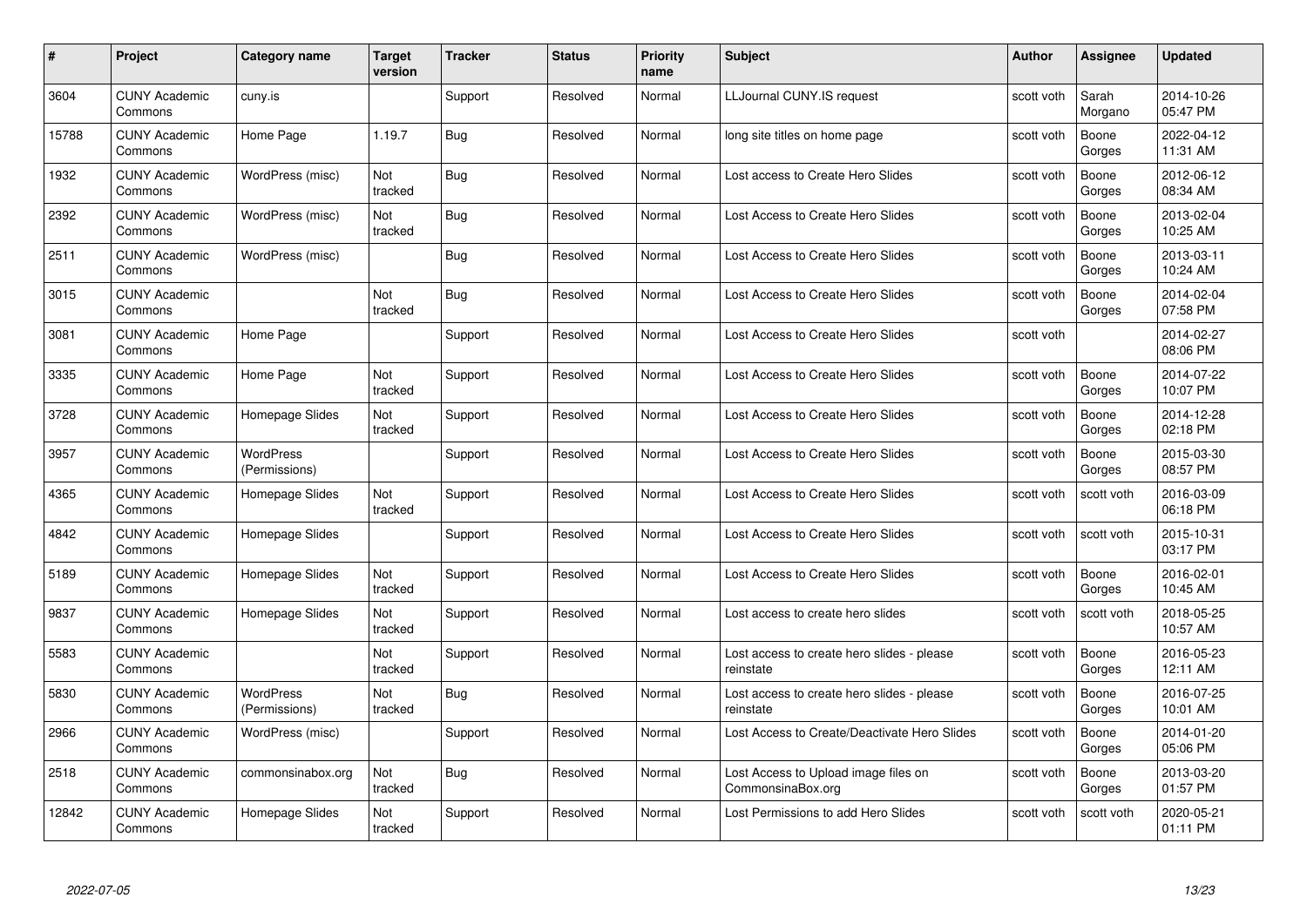| #     | Project                         | <b>Category name</b>    | Target<br>version | <b>Tracker</b> | <b>Status</b> | <b>Priority</b><br>name | <b>Subject</b>                                                                       | <b>Author</b> | <b>Assignee</b> | <b>Updated</b>         |
|-------|---------------------------------|-------------------------|-------------------|----------------|---------------|-------------------------|--------------------------------------------------------------------------------------|---------------|-----------------|------------------------|
| 6512  | <b>CUNY Academic</b><br>Commons | Homepage Slides         | Not<br>tracked    | Support        | Resolved      | Normal                  | Lost permissions to Create Hero slides                                               | scott voth    | scott voth      | 2016-10-27<br>11:00 PM |
| 8589  | <b>CUNY Academic</b><br>Commons | Homepage Slides         | Not<br>tracked    | Support        | Resolved      | Normal                  | lost privileges to create hero slide                                                 | scott voth    | scott voth      | 2017-08-28<br>03:16 PM |
| 5295  | <b>CUNY Academic</b><br>Commons | Server                  | Not<br>tracked    | <b>Bug</b>     | Resolved      | Normal                  | Lousy Response Time and sporadic timeouts                                            | scott voth    |                 | 2016-03-15<br>10:03 AM |
| 11531 | <b>CUNY Academic</b><br>Commons | Events                  | Future<br>release | Feature        | <b>New</b>    | Normal                  | Main Events calendar should include non-public<br>events that user has access to     | scott voth    | Boone<br>Gorges | 2019-06-11<br>10:00 AM |
| 11745 | <b>CUNY Academic</b><br>Commons | <b>WordPress Themes</b> | Not<br>tracked    | Support        | Resolved      | Normal                  | Make ColorMag theme available for literary bronx<br>site                             | scott voth    |                 | 2019-08-14<br>03:36 PM |
| 6111  | <b>CUNY Academic</b><br>Commons | Registration            |                   | Support        | Resolved      | Normal                  | Manually Activate Member Account - Sunjum<br>Hussain                                 | scott voth    |                 | 2016-10-11<br>08:21 PM |
| 1746  | <b>CUNY Academic</b><br>Commons | WordPress (misc)        | 1.3.10            | Feature        | Resolved      | Normal                  | Max Number of Items in a Tag Cloud                                                   | scott voth    | Boone<br>Gorges | 2012-03-29<br>10:09 AM |
| 448   | <b>CUNY Academic</b><br>Commons | WordPress (misc)        | 1.1.4             | <b>Bug</b>     | Resolved      | Normal                  | Media Element HTML5 Player Plugin                                                    | scott voth    | Boone<br>Gorges | 2010-12-18<br>11:16 AM |
| 2056  | <b>CUNY Academic</b><br>Commons | Wiki                    |                   | Bug            | Rejected      | Normal                  | MediaWiki - Embedding Video Functionality<br>Seems Broken                            | scott voth    | Boone<br>Gorges | 2016-05-31<br>12:16 PM |
| 3935  | <b>CUNY Academic</b><br>Commons | WordPress (misc)        |                   | <b>Bug</b>     | Duplicate     | Normal                  | Member consistently gets blank page.php when<br>saving posts                         | scott voth    | Boone<br>Gorges | 2015-03-21<br>12:00 PM |
| 8602  | CUNY Academic<br>Commons        | WordPress - Media       |                   | Support        | Duplicate     | Normal                  | Member not able to access Media tab on site                                          | scott voth    | Boone<br>Gorges | 2017-08-29<br>11:54 AM |
| 13493 | <b>CUNY Academic</b><br>Commons | <b>Public Portfolio</b> | 1.17.6            | <b>Bug</b>     | Resolved      | Normal                  | Member Profiles - Free Entry Widget Displays<br>URL encoded text                     | scott voth    | Boone<br>Gorges | 2020-10-27<br>11:00 AM |
| 6181  | <b>CUNY Academic</b><br>Commons | Membership              |                   | Support        | Resolved      | Normal                  | Membership Request - Hunter Alum                                                     | scott voth    | Matt Gold       | 2016-10-10<br>06:43 PM |
| 2633  | <b>CUNY Academic</b><br>Commons | commonsinabox.org       | Not<br>tracked    | <b>Bug</b>     | Resolved      | Normal                  | Mentions in CBOX.org                                                                 | scott voth    | Boone<br>Gorges | 2014-05-01<br>08:12 PM |
| 9750  | <b>CUNY Academic</b><br>Commons | Analytics               | Not<br>tracked    | Support        | Resolved      | Normal                  | MESTC - arabstages.org - google analytics have<br>stopped working after last release | scott voth    | scott voth      | 2018-05-11<br>09:34 AM |
| 14250 | <b>CUNY Academic</b><br>Commons | Support                 | Not<br>tracked    | Support        | Resolved      | Normal                  | migrate new site to old url                                                          | scott voth    |                 | 2021-04-13<br>07:41 PM |
| 10171 | <b>CUNY Academic</b><br>Commons | WordPress (misc)        | Not<br>tracked    | Support        | Resolved      | Normal                  | <b>Migration Question</b>                                                            | scott voth    |                 | 2018-09-12<br>01:48 PM |
| 10839 | <b>CUNY Academic</b><br>Commons | About page              | Not<br>tracked    | Support        | <b>New</b>    | Normal                  | <b>Mission Statement Needs Revision</b>                                              | scott voth    | Matt Gold       | 2018-12-26<br>10:58 AM |
| 1625  | CUNY Academic<br>Commons        | BuddyPress (misc)       | 1.10              | Feature        | Resolved      | Normal                  | Modify Default Avatar and Assignment Process                                         | scott voth    | Boone<br>Gorges | 2016-02-19<br>12:09 AM |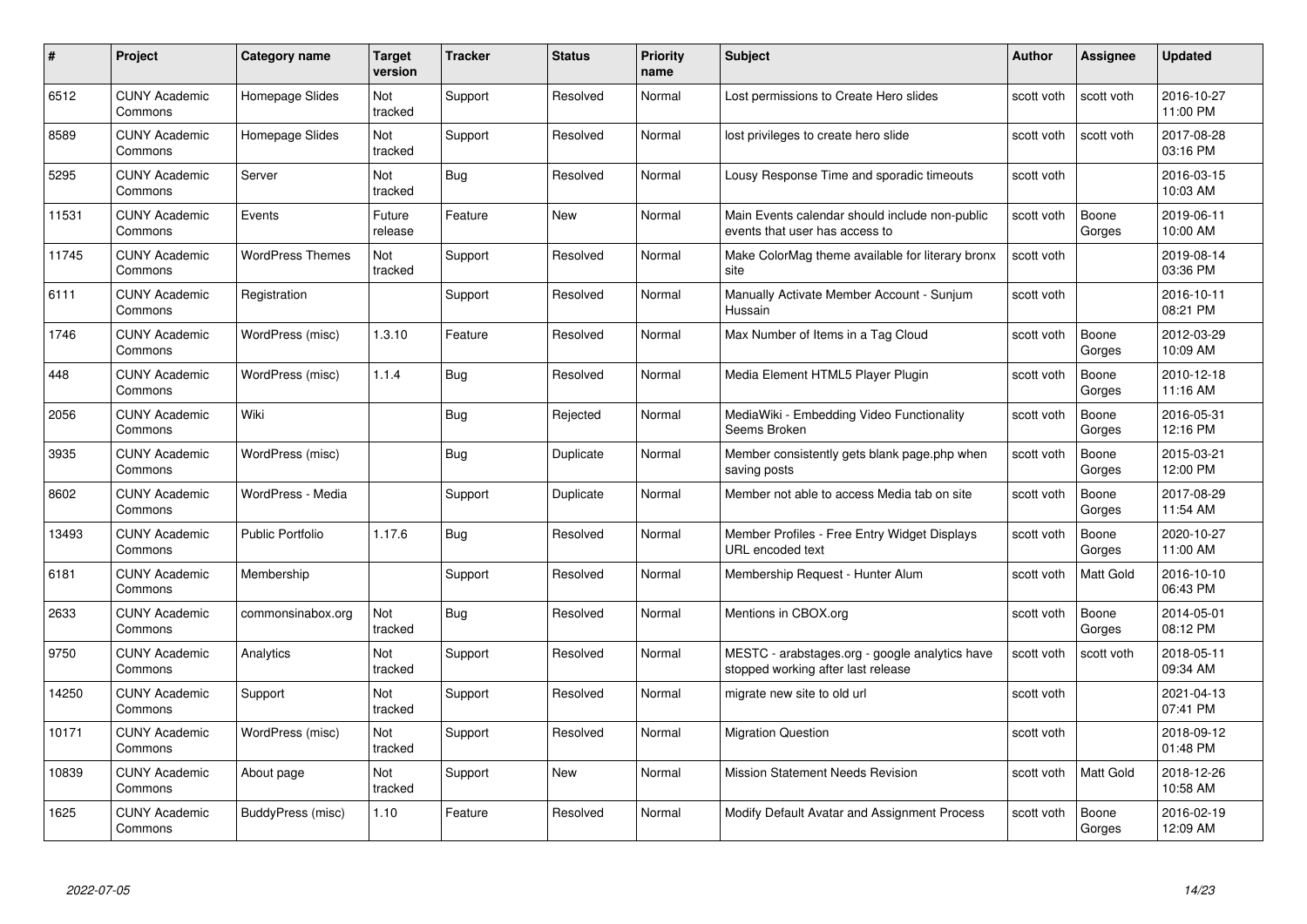| #     | Project                         | <b>Category name</b>      | <b>Target</b><br>version | <b>Tracker</b> | <b>Status</b> | <b>Priority</b><br>name | <b>Subject</b>                                                                     | <b>Author</b> | Assignee         | <b>Updated</b>         |
|-------|---------------------------------|---------------------------|--------------------------|----------------|---------------|-------------------------|------------------------------------------------------------------------------------|---------------|------------------|------------------------|
| 4526  | <b>CUNY Academic</b><br>Commons | Homepage Slides           | 1.8.11                   | Bug            | Resolved      | Normal                  | Mousing Over Hero Slide does not stop Animation                                    | scott voth    | Daniel Jones     | 2015-09-18<br>03:53 PM |
| 15159 | <b>CUNY Academic</b><br>Commons | Home Page                 | 1.19.1                   | <b>Bug</b>     | Resolved      | Normal                  | My Sites - hyperlinks not working                                                  | scott voth    | Boone<br>Gorges  | 2022-01-06<br>01:38 PM |
| 14697 | <b>CUNY Academic</b><br>Commons | Support                   | 1.18.16                  | Support        | Resolved      | Normal                  | Neatline map embed                                                                 | scott voth    | Boone<br>Gorges  | 2021-08-10<br>11:16 AM |
| 13021 | <b>CUNY Academic</b><br>Commons | <b>BuddyPress Docs</b>    |                          | Support        | Resolved      | Normal                  | new group library question                                                         | scott voth    | Boone<br>Gorges  | 2020-07-07<br>02:55 PM |
| 11495 | <b>CUNY Academic</b><br>Commons | Documentation             | Not<br>tracked           | Documentation  | Resolved      | Normal                  | New Member Intro Page                                                              | scott voth    | scott voth       | 2020-05-14<br>01:12 PM |
| 3600  | <b>CUNY Academic</b><br>Commons | <b>WordPress Plugins</b>  | 1.7.2                    | Support        | Resolved      | Normal                  | New Plugin Request - Meta-Slider                                                   | scott voth    | Boone<br>Gorges  | 2014-11-01<br>02:29 PM |
| 5829  | <b>CUNY Academic</b><br>Commons | Upgrades                  | Not<br>tracked           | Bug            | Resolved      | Normal                  | New Server - Creating a Group - Sometimes get<br>502 error                         | scott voth    |                  | 2016-08-01<br>11:58 PM |
| 3641  | <b>CUNY Academic</b><br>Commons | <b>WordPress Themes</b>   |                          | Support        | Rejected      | Normal                  | New Theme Request: Outspoken (a premium WP<br>Shower theme)                        | scott voth    | <b>Matt Gold</b> | 2014-11-18<br>08:08 PM |
| 10071 | <b>CUNY Academic</b><br>Commons | WordPress (misc)          | Not<br>tracked           | <b>Bug</b>     | Resolved      | Normal                  | News Site not displaying                                                           | scott voth    |                  | 2018-07-30<br>01:19 PM |
| 11530 | <b>CUNY Academic</b><br>Commons | Home Page                 | Not<br>tracked           | <b>Bug</b>     | Resolved      | Normal                  | News Tab on homepage                                                               | scott voth    |                  | 2019-06-10<br>02:04 PM |
| 10170 | CUNY Academic<br>Commons        | Non-CUNY sign up<br>codes | Not<br>tracked           | Support        | Resolved      | Normal                  | Non CUNY Membership request                                                        | scott voth    | <b>Matt Gold</b> | 2018-08-17<br>02:28 PM |
| 15160 | <b>CUNY Academic</b><br>Commons | Teaching                  | 1.19.1                   | Support        | Resolved      | Normal                  | OER Checkbox question                                                              | scott voth    | Boone<br>Gorges  | 2022-01-11<br>04:41 PM |
| 7289  | <b>CUNY Academic</b><br>Commons | <b>WordPress Plugins</b>  | Future<br>release        | Support        | Abandoned     | Normal                  | OHMS - Metadata Synchronizer - Cynthia Tobar -<br>Oral Histories                   | scott voth    | Boone<br>Gorges  | 2018-07-22<br>01:22 PM |
| 460   | <b>CUNY Academic</b><br>Commons | Wiki                      | Not<br>tracked           | <b>Bug</b>     | Resolved      | Normal                  | Older Images not showing up on Wiki after release<br>1.1.1                         | scott voth    | Boone<br>Gorges  | 2010-12-21<br>04:46 PM |
| 10354 | <b>CUNY Academic</b><br>Commons | <b>Public Portfolio</b>   | Future<br>release        | Feature        | <b>New</b>    | Normal                  | Opt out of Having a Profile Page                                                   | scott voth    | Chris Stein      | 2020-05-12<br>10:43 AM |
| 14694 | <b>CUNY Academic</b><br>Commons | Groups (misc)             | 1.18.16                  | Bug            | Resolved      | Normal                  | Order by: Newly Created, Alphabetical, etc. Not<br>Working on Groups and Sites tab | scott voth    |                  | 2021-08-10<br>11:16 AM |
| 15152 | <b>CUNY Academic</b><br>Commons | <b>Commons Profile</b>    | 1.19.1                   | Bug            | Resolved      | Normal                  | padding missing on Commons Profile                                                 | scott voth    | Boone<br>Gorges  | 2022-01-11<br>04:41 PM |
| 11037 | <b>CUNY Academic</b><br>Commons | <b>WordPress Plugins</b>  | 1.14.6                   | Feature        | Resolved      | Normal                  | Padlet embeds                                                                      | scott voth    | Raymond<br>Hoh   | 2019-02-12<br>11:28 AM |
| 10000 | CUNY Academic<br>Commons        | Performance               | Not<br>tracked           | <b>Bug</b>     | Resolved      | Normal                  | Pages display correctly but cannot edit them                                       | scott voth    | Boone<br>Gorges  | 2018-07-13<br>12:31 PM |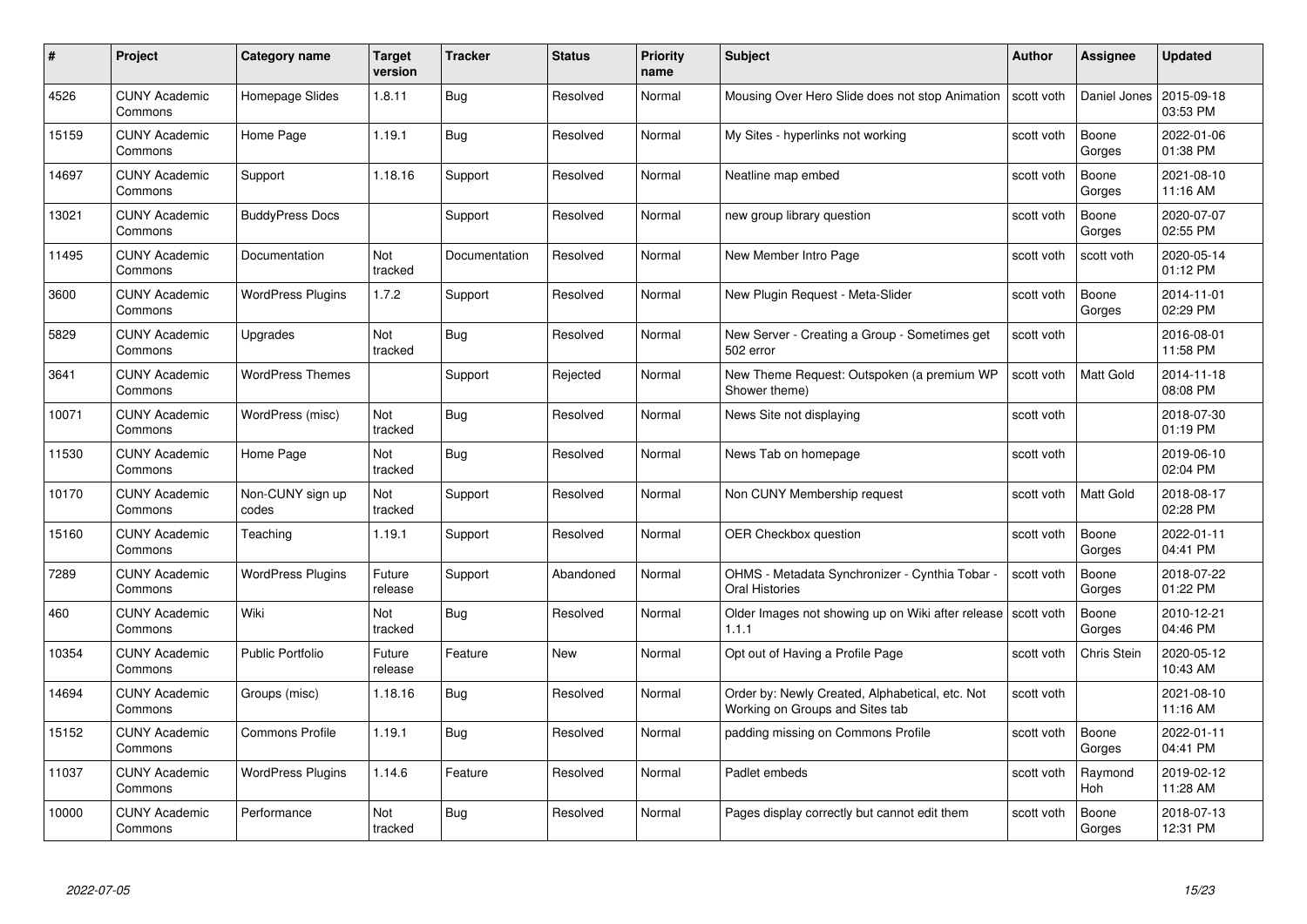| #     | Project                         | <b>Category name</b>     | Target<br>version | <b>Tracker</b> | <b>Status</b>        | <b>Priority</b><br>name | <b>Subject</b>                                                    | <b>Author</b> | <b>Assignee</b>       | <b>Updated</b>         |
|-------|---------------------------------|--------------------------|-------------------|----------------|----------------------|-------------------------|-------------------------------------------------------------------|---------------|-----------------------|------------------------|
| 12953 | <b>CUNY Academic</b><br>Commons | <b>WordPress Themes</b>  | Not<br>tracked    | Bug            | Resolved             | Normal                  | Pagination Issue on Customizr theme                               | scott voth    |                       | 2020-07-14<br>11:53 AM |
| 7722  | <b>CUNY Academic</b><br>Commons | User Experience          | Not<br>tracked    | Design/UX      | Abandoned            | Normal                  | Password Reset Issues                                             | scott voth    | scott voth            | 2017-12-04<br>10:16 AM |
| 529   | <b>CUNY Academic</b><br>Commons | BuddyPress (misc)        | 1.2               | Feature        | Rejected             | Normal                  | Paste Plain Text icon not working in BP "wiki"<br>plugin          | scott voth    | Boone<br>Gorges       | 2011-02-18<br>01:25 PM |
| 15204 | <b>CUNY Academic</b><br>Commons | WordPress (misc)         |                   | Support        | Resolved             | Normal                  | PDF export replaces Polish letter "ł" with "?"                    | scott voth    |                       | 2022-01-19<br>04:35 PM |
| 12154 | <b>CUNY Academic</b><br>Commons | Events                   | 1.16.4            | <b>Bug</b>     | Rejected             | Normal                  | personal events calendar                                          | scott voth    | Raymond<br><b>Hoh</b> | 2020-01-14<br>12:57 PM |
| 403   | <b>CUNY Academic</b><br>Commons | BuddyPress (misc)        | Future<br>release | Feature        | Duplicate            | Normal                  | Personalization of the Profile Page                               | scott voth    | Boone<br>Gorges       | 2010-11-22<br>11:32 AM |
| 7883  | <b>CUNY Academic</b><br>Commons | <b>WordPress Plugins</b> |                   | Feature        | Rejected             | Normal                  | plugin request                                                    | scott voth    | Boone<br>Gorges       | 2017-04-01<br>11:10 AM |
| 8706  | <b>CUNY Academic</b><br>Commons | <b>WordPress Plugins</b> | 1.11.13           | Support        | Resolved             | Normal                  | Plugin Request - Accordion Slider lite                            | scott voth    |                       | 2017-09-22<br>10:01 AM |
| 10104 | <b>CUNY Academic</b><br>Commons | <b>WordPress Plugins</b> | 1.13.8            | Support        | Resolved             | Normal                  | Plugin request - Advanced Custom Fields PRO                       | scott voth    | <b>Fred Meyer</b>     | 2018-08-29<br>05:39 PM |
| 3940  | <b>CUNY Academic</b><br>Commons | <b>WordPress Plugins</b> | 1.7.16            | Support        | Resolved             | Normal                  | Plugin Request - Amazon Link                                      | scott voth    | Boone<br>Gorges       | 2015-03-21<br>08:45 PM |
| 10106 | CUNY Academic<br>Commons        | <b>WordPress Plugins</b> | 1.13.7            | Support        | Resolved             | Normal                  | Plugin request - Better Font Awesome                              | scott voth    |                       | 2018-08-06<br>01:38 PM |
| 11788 | <b>CUNY Academic</b><br>Commons | <b>WordPress Plugins</b> | Future<br>release | Support        | Reporter<br>Feedback | Normal                  | Plugin Request - Browse Aloud                                     | scott voth    |                       | 2019-09-24<br>08:42 AM |
| 10086 | <b>CUNY Academic</b><br>Commons | <b>WordPress Plugins</b> | 1.13.7            | Support        | Resolved             | Normal                  | plugin request - Custom Facebook Feed                             | scott voth    |                       | 2018-08-06<br>01:29 PM |
| 10112 | <b>CUNY Academic</b><br>Commons | <b>WordPress Plugins</b> | 1.13.7            | Support        | Resolved             | Normal                  | plugin request - Elementor                                        | scott voth    |                       | 2018-08-06<br>01:45 PM |
| 10111 | <b>CUNY Academic</b><br>Commons | <b>WordPress Plugins</b> | 1.13.7            | Support        | Resolved             | Normal                  | Plugin request - Glossary                                         | scott voth    |                       | 2018-08-06<br>01:44 PM |
| 10749 | <b>CUNY Academic</b><br>Commons | <b>WordPress Plugins</b> |                   | Support        | Duplicate            | Normal                  | Plugin Request - H5P                                              | scott voth    |                       | 2018-11-26<br>03:22 PM |
| 10529 | <b>CUNY Academic</b><br>Commons | <b>WordPress Plugins</b> | 1.13.12           | Support        | Resolved             | Normal                  | Plugin Request -<br>https://wordpress.org/plugins/sign-up-sheets/ | scott voth    |                       | 2018-10-23<br>11:36 AM |
| 12149 | <b>CUNY Academic</b><br>Commons | <b>WordPress Plugins</b> | 1.16.1            | Feature        | Resolved             | Normal                  | plugin request - Kadence-bloks                                    | scott voth    |                       | 2019-12-10<br>11:14 AM |
| 5885  | CUNY Academic<br>Commons        | <b>WordPress Plugins</b> | 1.9.24            | Support        | Resolved             | Normal                  | Plugin Request - Knight Lab Timeline                              | scott voth    | Boone<br>Gorges       | 2016-08-11<br>10:56 PM |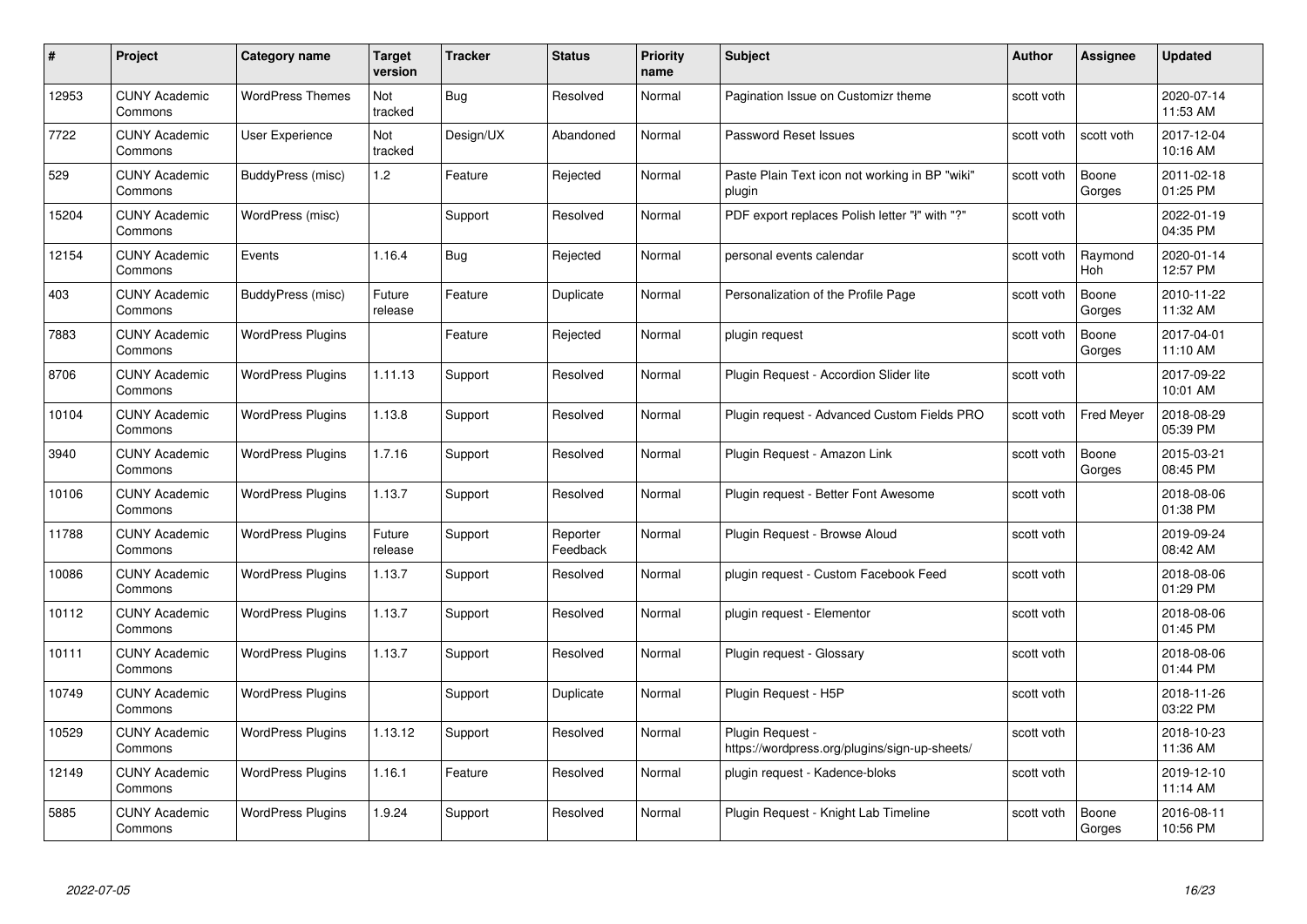| #     | Project                         | <b>Category name</b>     | Target<br>version | <b>Tracker</b> | <b>Status</b> | <b>Priority</b><br>name | <b>Subject</b>                                                      | <b>Author</b> | <b>Assignee</b>   | <b>Updated</b>         |
|-------|---------------------------------|--------------------------|-------------------|----------------|---------------|-------------------------|---------------------------------------------------------------------|---------------|-------------------|------------------------|
| 1718  | <b>CUNY Academic</b><br>Commons | WordPress (misc)         | 1.4               | Feature        | Resolved      | Normal                  | Plugin Request - Live Journal Importer                              | scott voth    | Boone<br>Gorges   | 2012-03-19<br>10:48 PM |
| 10173 | <b>CUNY Academic</b><br>Commons | <b>WordPress Plugins</b> | 1.13.8            | Support        | Resolved      | Normal                  | Plugin Request - MapMaker Enhanced Google<br>Maps                   | scott voth    |                   | 2018-08-23<br>08:07 AM |
| 9685  | <b>CUNY Academic</b><br>Commons | <b>WordPress Plugins</b> | 1.13.1            | Support        | Resolved      | Normal                  | Plugin Request - Popup-Maker                                        | scott voth    |                   | 2018-05-08<br>10:52 AM |
| 9221  | <b>CUNY Academic</b><br>Commons | <b>WordPress Plugins</b> | 1.16.6            | Support        | Resolved      | Normal                  | Plugin Request - Quiz and Survey Master                             | scott voth    |                   | 2020-02-25<br>10:55 AM |
| 5653  | CUNY Academic<br>Commons        | <b>WordPress Plugins</b> | 1.9.19            | Feature        | Resolved      | Normal                  | Plugin Request - Simple Custom Post Order -<br>Cynthia Tobar        | scott voth    | Boone<br>Gorges   | 2016-06-21<br>10:19 PM |
| 9217  | <b>CUNY Academic</b><br>Commons | <b>WordPress Plugins</b> | 1.12.9            | Support        | Resolved      | Normal                  | Plugin Request - Text to Speech Widget                              | scott voth    |                   | 2018-02-27<br>11:05 AM |
| 5493  | <b>CUNY Academic</b><br>Commons | <b>WordPress Plugins</b> |                   | Bug            | Rejected      | Normal                  | Plugin Request - WP Data Tables                                     | scott voth    | Boone<br>Gorges   | 2016-04-27<br>02:55 PM |
| 10107 | <b>CUNY Academic</b><br>Commons | <b>WordPress Plugins</b> | 1.13.8            | Support        | Resolved      | Normal                  | Plugin request - WP Featherlight                                    | scott voth    | <b>Fred Meyer</b> | 2018-08-29<br>05:39 PM |
| 8149  | <b>CUNY Academic</b><br>Commons | <b>WordPress Plugins</b> | 1.11              | Support        | Resolved      | Normal                  | Plugin Request - YouTube                                            | scott voth    | Boone<br>Gorges   | 2017-05-15<br>09:54 AM |
| 15303 | <b>CUNY Academic</b><br>Commons | <b>WordPress Plugins</b> | 1.19.4            | Feature        | Resolved      | Normal                  | Plugin Request for QWriting Migration - SiteOrigin<br>Widget Bundle | scott voth    | Boone<br>Gorges   | 2022-02-22<br>11:01 AM |
| 3576  | CUNY Academic<br>Commons        | <b>WordPress Plugins</b> | 1.7.1             | Support        | Resolved      | Normal                  | Plugin Request: Better Search                                       | scott voth    | Boone<br>Gorges   | 2014-10-21<br>11:26 AM |
| 1716  | <b>CUNY Academic</b><br>Commons | WordPress (misc)         | 1.3.9             | Feature        | Resolved      | Normal                  | Plugin Request: Blogger Importer                                    | scott voth    | Boone<br>Gorges   | 2012-03-12<br>11:56 AM |
| 10105 | <b>CUNY Academic</b><br>Commons | <b>WordPress Plugins</b> | 1.13.7            | Support        | Resolved      | Normal                  | Plugin request: Custom Post Type Widget                             | scott voth    |                   | 2018-08-06<br>01:35 PM |
| 3358  | <b>CUNY Academic</b><br>Commons | <b>WordPress Plugins</b> | 1.6.11            | Support        | Resolved      | Normal                  | Plugin Request: GeoMashUp                                           | scott voth    | Boone<br>Gorges   | 2014-08-01<br>08:40 AM |
| 1444  | <b>CUNY Academic</b><br>Commons | WordPress (misc)         | Future<br>release | Feature        | Resolved      | Normal                  | Plugin Request: Google Analytics For WordPress                      | scott voth    | Dominic<br>Giglio | 2012-07-14<br>09:28 AM |
| 5548  | <b>CUNY Academic</b><br>Commons | <b>WordPress Plugins</b> | 1.9.15            | Feature        | Resolved      | Normal                  | Plugin Request: Inventory Manager - Michael<br>Madden               | scott voth    |                   | 2016-05-11<br>11:27 PM |
| 1427  | <b>CUNY Academic</b><br>Commons | WordPress (misc)         | 1.3.5             | Feature        | Resolved      | Normal                  | Plugin Request: jQuery Vertical Accordion Menu                      | scott voth    | Boone<br>Gorges   | 2012-01-16<br>08:17 PM |
| 1719  | <b>CUNY Academic</b><br>Commons | WordPress (misc)         | 1.3.9             | Feature        | Resolved      | Normal                  | Plugin Request: RSS Importer                                        | scott voth    | Boone<br>Gorges   | 2012-03-12<br>11:59 AM |
| 4603  | CUNY Academic<br>Commons        | <b>WordPress Plugins</b> |                   | Support        | Resolved      | Normal                  | Plugin Request: Search and Filter                                   | scott voth    | Boone<br>Gorges   | 2015-09-21<br>11:31 AM |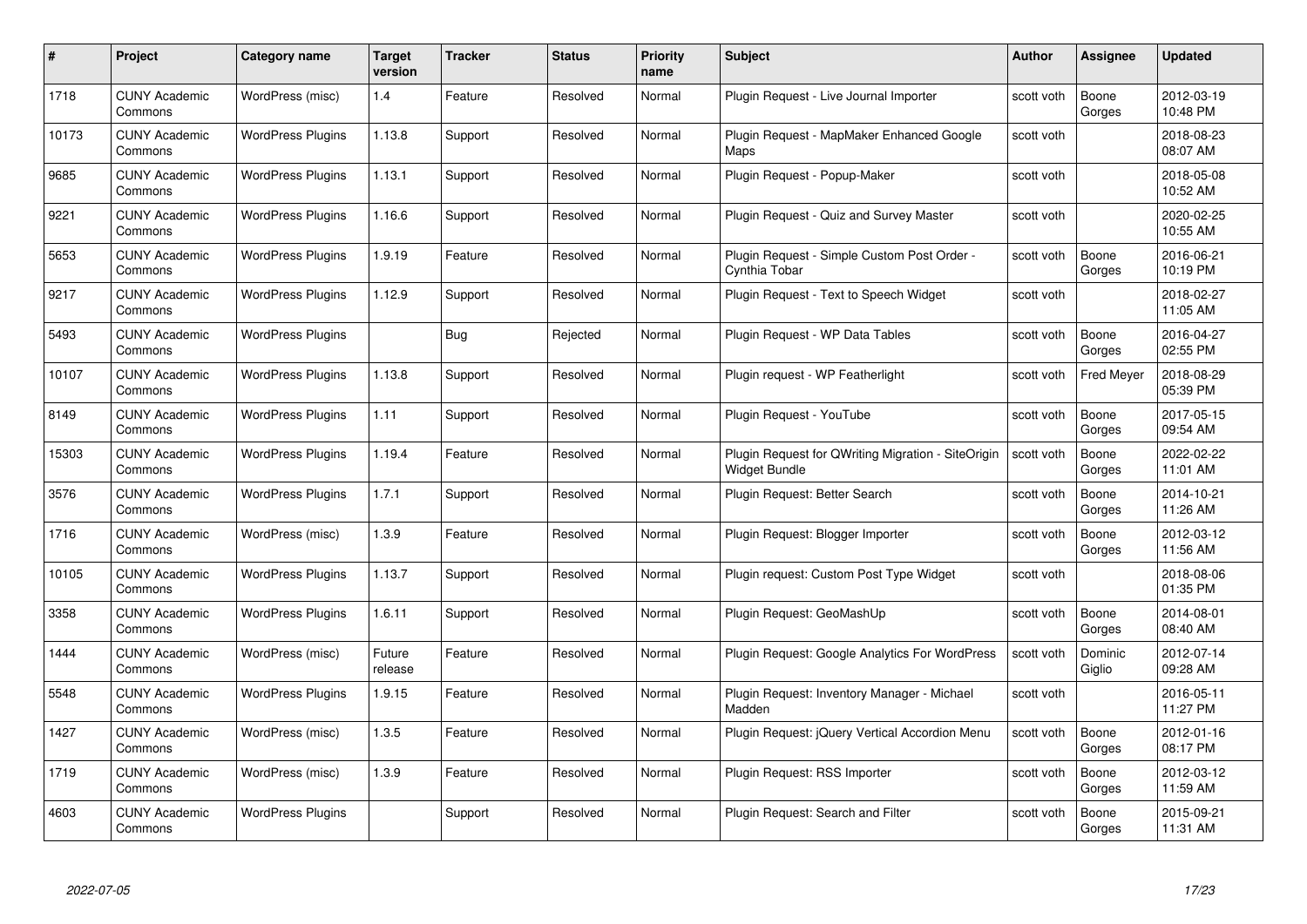| #     | Project                         | <b>Category name</b>     | Target<br>version | <b>Tracker</b> | <b>Status</b> | <b>Priority</b><br>name | <b>Subject</b>                                                                 | <b>Author</b> | <b>Assignee</b>       | <b>Updated</b>         |
|-------|---------------------------------|--------------------------|-------------------|----------------|---------------|-------------------------|--------------------------------------------------------------------------------|---------------|-----------------------|------------------------|
| 7870  | <b>CUNY Academic</b><br>Commons | <b>WordPress Plugins</b> | 1.10.15           | Feature        | Resolved      | Normal                  | Plugin request: Smush It                                                       | scott voth    | Boone<br>Gorges       | 2017-03-31<br>10:28 AM |
| 3200  | <b>CUNY Academic</b><br>Commons | <b>WordPress Plugins</b> | 1.6.4             | Bug            | Resolved      | Normal                  | Plugin Request: Social Stickers                                                | scott voth    | Boone<br>Gorges       | 2014-05-21<br>09:53 PM |
| 1355  | <b>CUNY Academic</b><br>Commons | WordPress (misc)         | 1.3               | Feature        | Resolved      | Normal                  | Plugin request: Tagline Rotator                                                | scott voth    | Boone<br>Gorges       | 2011-12-08<br>07:04 PM |
| 1720  | <b>CUNY Academic</b><br>Commons | WordPress (misc)         | 1.3.9             | Feature        | Resolved      | Normal                  | Plugin Request: Tumblr Importer                                                | scott voth    | Boone<br>Gorges       | 2012-03-12<br>11:57 AM |
| 12252 | <b>CUNY Academic</b><br>Commons | <b>WordPress Plugins</b> | 1.16.3            | Support        | Resolved      | Normal                  | Pluginiln Request - Atomic Blocks                                              | scott voth    | Boone<br>Gorges       | 2020-01-14<br>10:44 AM |
| 9878  | <b>CUNY Academic</b><br>Commons | <b>WordPress Plugins</b> | 1.13.3            | Support        | Resolved      | Normal                  | Popup Maker plugin problems                                                    | scott voth    | Raymond<br>Hoh        | 2018-06-06<br>10:44 AM |
| 16168 | <b>CUNY Academic</b><br>Commons | <b>WordPress Plugins</b> | 2.0.1             | Support        | Resolved      | Normal                  | problem with short docs site                                                   | scott voth    | Raymond<br>Hoh        | 2022-05-26<br>05:33 PM |
| 13604 | <b>CUNY Academic</b><br>Commons | <b>Public Portfolio</b>  | 2.0.0             | Support        | Resolved      | Normal                  | Public Profile on Mobile Format                                                | scott voth    | Boone<br>Gorges       | 2022-05-26<br>11:36 AM |
| 7954  | <b>CUNY Academic</b><br>Commons | WordPress (misc)         | Not<br>tracked    | Support        | Resolved      | Normal                  | Public site not showing up in "Sites"                                          | scott voth    | Boone<br>Gorges       | 2017-11-15<br>11:01 AM |
| 3087  | <b>CUNY Academic</b><br>Commons |                          | Not<br>tracked    | Support        | Resolved      | Normal                  | Purchase Snag It Software for Community<br>Facilitators                        | scott voth    | Matt Gold             | 2016-01-26<br>05:13 PM |
| 16167 | CUNY Academic<br>Commons        | Domain Mapping           |                   | Bug            | Resolved      | Normal                  | qcurban.org/loading issue                                                      | scott voth    | Boone<br>Gorges       | 2022-05-26<br>03:29 PM |
| 3621  | <b>CUNY Academic</b><br>Commons | Domain Mapping           | Not<br>tracked    | Support        | Resolved      | Normal                  | Question - Google Analytics, Mapped Domains,<br>and WP-Google-Analytics plugin | scott voth    |                       | 2015-04-01<br>09:16 PM |
| 2947  | <b>CUNY Academic</b><br>Commons |                          | Not<br>tracked    | Support        | Resolved      | Normal                  | Question on "Tools>>Domain Mapping"                                            | scott voth    |                       | 2013-12-21<br>07:14 PM |
| 1936  | <b>CUNY Academic</b><br>Commons | Redmine                  | Not<br>tracked    | <b>Bug</b>     | Resolved      | Normal                  | Redmine email notifications                                                    | scott voth    |                       | 2012-06-15<br>11:59 AM |
| 14521 | <b>CUNY Academic</b><br>Commons | <b>WordPress Plugins</b> | 1.18.12           | Bug            | Resolved      | Normal                  | Registration step for "ShareThis Social Share<br>Buttons" plugin not working   | scott voth    | Boone<br>Gorges       | 2021-06-08<br>11:50 AM |
| 10345 | <b>CUNY Academic</b><br>Commons | <b>WordPress Plugins</b> | 1.13.10           | Support        | Resolved      | Normal                  | Remove "Sociable" Plugin                                                       | scott voth    |                       | 2018-09-25<br>10:54 AM |
| 16316 | <b>CUNY Academic</b><br>Commons | Domain Mapping           | Not<br>tracked    | Support        | Resolved      | Normal                  | remove domain mapping for gcurban.org                                          | scott voth    | Raymond<br><b>Hoh</b> | 2022-06-29<br>03:39 PM |
| 13407 | <b>CUNY Academic</b><br>Commons | Domain Mapping           | Not<br>tracked    | Support        | Resolved      | Normal                  | Remove domain mapping for sexgenlab.org                                        | scott voth    |                       | 2020-09-30<br>11:35 AM |
| 10348 | CUNY Academic<br>Commons        | <b>WordPress Plugins</b> | 1.13.10           | Support        | Resolved      | Normal                  | Remove Outdated Plugins                                                        | scott voth    |                       | 2018-09-25<br>11:00 AM |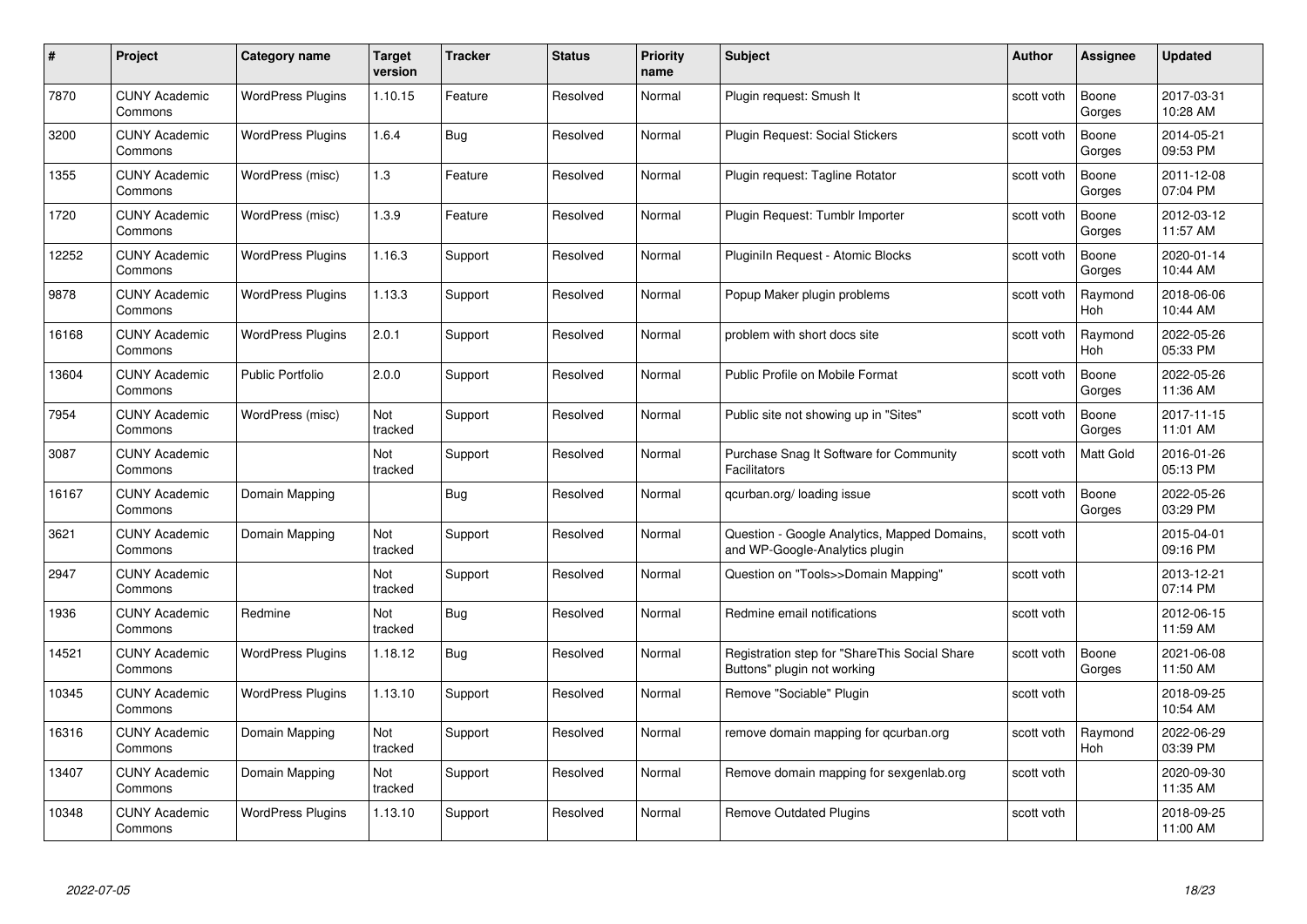| #     | Project                         | <b>Category name</b>              | Target<br>version     | <b>Tracker</b> | <b>Status</b>        | <b>Priority</b><br>name | <b>Subject</b>                                                              | <b>Author</b> | <b>Assignee</b>       | <b>Updated</b>         |
|-------|---------------------------------|-----------------------------------|-----------------------|----------------|----------------------|-------------------------|-----------------------------------------------------------------------------|---------------|-----------------------|------------------------|
| 11496 | <b>CUNY Academic</b><br>Commons | <b>Public Portfolio</b>           | 1.15.2                | Support        | <b>New</b>           | Normal                  | Replace Twitter Icon on Member Portfolio page                               | scott voth    | Boone<br>Gorges       | 2019-06-06<br>01:03 PM |
| 2190  | <b>CUNY Academic</b><br>Commons | WordPress (misc)                  | Not<br>tracked        | Support        | Resolved             | Normal                  | reset "dlbaker.commons.gc.cuny.edu"                                         | scott voth    | Dominic<br>Giglio     | 2012-11-14<br>03:59 PM |
| 4795  | <b>CUNY Academic</b><br>Commons | Domain Mapping                    | Not<br>tracked        | Support        | Resolved             | Normal                  | Revert Domain Mapping for<br>http://bkpublicscholars.org/                   | scott voth    | Boone<br>Gorges       | 2015-11-01<br>05:33 PM |
| 3198  | <b>CUNY Academic</b><br>Commons | <b>WordPress Plugins</b>          |                       | Support        | Rejected             | Normal                  | Revolution Slider plugin gets error when creating<br>"layers"               | scott voth    | Boone<br>Gorges       | 2014-05-21<br>09:57 PM |
| 16245 | <b>CUNY Academic</b><br>Commons | WordPress (misc)                  |                       | Bug            | Reporter<br>Feedback | Normal                  | Save Button missing on WordPress Profile page                               | scott voth    | Raymond<br><b>Hoh</b> | 2022-06-16<br>03:09 PM |
| 12247 | <b>CUNY Academic</b><br>Commons | Publicity                         | <b>Not</b><br>tracked | Support        | <b>New</b>           | Normal                  | Screenshot of First Commons Homepage                                        | scott voth    | scott voth            | 2020-01-14<br>12:08 PM |
| 518   | <b>CUNY Academic</b><br>Commons | BuddyPress (misc)                 | 1.2                   | Feature        | Resolved             | Normal                  | Search box for new BP "wiki-like" plugin                                    | scott voth    | Boone<br>Gorges       | 2011-02-23<br>08:41 AM |
| 2490  | <b>CUNY Academic</b><br>Commons | commonsinabox.org                 |                       | Feature        | Duplicate            | Normal                  | Search Functionality on CommonsinaBox.org                                   | scott voth    |                       | 2013-02-27<br>09:37 PM |
| 10792 | <b>CUNY Academic</b><br>Commons | <b>WordPress Plugins</b>          | 1.14.2                | Support        | Resolved             | Normal                  | sexgenlabs site - Elementor + Glossary + creative<br>commons license widget | scott voth    | Raymond<br>Hoh        | 2018-12-11<br>11:14 AM |
| 1717  | <b>CUNY Academic</b><br>Commons | WordPress (misc)                  | 1.3.9                 | Bug            | Resolved             | Normal                  | SimplePie For WP not working - need a writable<br>Cache Folder              | scott voth    | Boone<br>Gorges       | 2012-03-12<br>12:17 PM |
| 8683  | CUNY Academic<br>Commons        | WordPress (misc)                  | 1.11.12               | Support        | Resolved             | Normal                  | site banner getting overlaid by black WordPress<br>nav bar                  | scott voth    |                       | 2017-09-11<br>09:32 PM |
| 13312 | <b>CUNY Academic</b><br>Commons | <b>WordPress</b><br>(Permissions) | 1.18.8                | Support        | Resolved             | Normal                  | Site Header Issue Using Teaching Template                                   | scott voth    | Jeremy Felt           | 2021-04-13<br>11:21 AM |
| 15767 | <b>CUNY Academic</b><br>Commons | WordPress (misc)                  |                       | Support        | New                  | Normal                  | Site loading slowly                                                         | scott voth    | Boone<br>Gorges       | 2022-04-04<br>08:56 PM |
| 10679 | <b>CUNY Academic</b><br>Commons | Server                            |                       | <b>Bug</b>     | Rejected             | Normal                  | Site response time                                                          | scott voth    |                       | 2018-11-08<br>05:43 PM |
| 14548 | <b>CUNY Academic</b><br>Commons | <b>WordPress Plugins</b>          | 1.18.13               | Support        | Resolved             | Normal                  | Slider Revolution plugin update                                             | scott voth    | Boone<br>Gorges       | 2021-06-22<br>11:14 AM |
| 15620 | <b>CUNY Academic</b><br>Commons | <b>WordPress Plugins</b>          | 1.19.6                | Support        | Resolved             | Normal                  | slider revolution plugin update                                             | scott voth    | Boone<br>Gorges       | 2022-03-22<br>11:30 AM |
| 13194 | <b>CUNY Academic</b><br>Commons | <b>WordPress Plugins</b>          | 1.17.2                | Feature        | Resolved             | Normal                  | <b>Slider Revolution update</b>                                             | scott voth    | Boone<br>Gorges       | 2020-08-25<br>10:40 AM |
| 2982  | <b>CUNY Academic</b><br>Commons | <b>WordPress Themes</b>           | 1.5.21                | <b>Bug</b>     | Resolved             | Normal                  | Sliders are broken on Woo Canvas theme                                      | scott voth    | Dominic<br>Giglio     | 2014-03-12<br>01:41 PM |
| 3551  | <b>CUNY Academic</b><br>Commons | Server                            | Not<br>tracked        | Bug            | Resolved             | Normal                  | Slow Response Time                                                          | scott voth    | <b>Matt Gold</b>      | 2014-11-11<br>02:31 PM |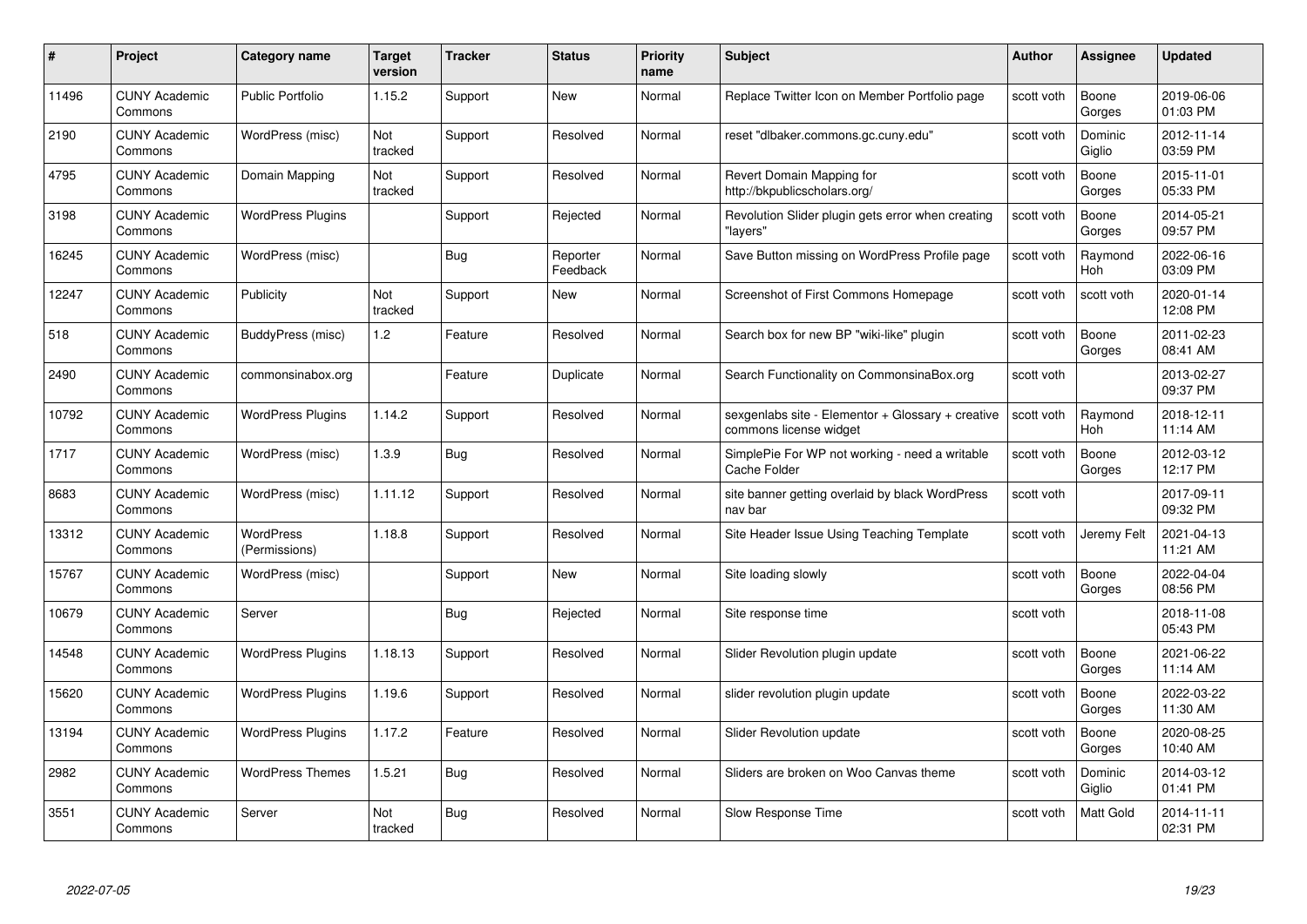| #     | Project                         | <b>Category name</b>     | Target<br>version     | <b>Tracker</b> | <b>Status</b>        | <b>Priority</b><br>name | <b>Subject</b>                                                       | <b>Author</b> | <b>Assignee</b>  | <b>Updated</b>         |
|-------|---------------------------------|--------------------------|-----------------------|----------------|----------------------|-------------------------|----------------------------------------------------------------------|---------------|------------------|------------------------|
| 3713  | <b>CUNY Academic</b><br>Commons | Server                   |                       | Support        | Resolved             | Normal                  | Slow Response Time                                                   | scott voth    | <b>Matt Gold</b> | 2014-12-13<br>04:25 PM |
| 4424  | <b>CUNY Academic</b><br>Commons | Server                   |                       | Bug            | Rejected             | Normal                  | Slow Response Time                                                   | scott voth    |                  | 2015-08-12<br>09:46 AM |
| 5270  | <b>CUNY Academic</b><br>Commons | Server                   |                       | Support        | Rejected             | Normal                  | Slow Response Time                                                   | scott voth    | Matt Gold        | 2016-02-27<br>08:34 PM |
| 4107  | <b>CUNY Academic</b><br>Commons | Server                   | <b>Not</b><br>tracked | <b>Bug</b>     | Resolved             | Normal                  | Slow Response Time and "Error establishing a<br>database connection" | scott voth    |                  | 2015-06-11<br>09:33 AM |
| 2796  | CUNY Academic<br>Commons        |                          | 1.5.4                 | Bug            | Resolved             | Normal                  | Sluggish Response on the Site - Sunday 9/15 -<br>3PM - 6PM           | scott voth    | Boone<br>Gorges  | 2013-10-01<br>08:41 PM |
| 13892 | <b>CUNY Academic</b><br>Commons | Performance              |                       | Bug            | Rejected             | Normal                  | Sluggish Response Times                                              | scott voth    | Boone<br>Gorges  | 2021-01-28<br>08:45 PM |
| 6178  | <b>CUNY Academic</b><br>Commons | <b>WordPress Plugins</b> |                       | Bug            | Rejected             | Normal                  | Social Sharing via JetPack Not Working                               | scott voth    | Daniel Jones     | 2017-05-01<br>10:24 PM |
| 3549  | <b>CUNY Academic</b><br>Commons | commonsinabox.org        | Not<br>tracked        | Support        | Rejected             | Normal                  | Spam on CBOX.org                                                     | scott voth    |                  | 2014-10-15<br>12:10 AM |
| 7802  | <b>CUNY Academic</b><br>Commons |                          |                       | Support        | Duplicate            | Normal                  | SPS Faculty site stopped receiving notifications                     | scott voth    |                  | 2017-03-16<br>05:33 PM |
| 2568  | <b>CUNY Academic</b><br>Commons |                          | Not<br>tracked        | Support        | Resolved             | Normal                  | <b>Statistics Needed - Queens College Commons</b><br>Usage           | scott voth    | Boone<br>Gorges  | 2016-01-26<br>12:35 AM |
| 1461  | CUNY Academic<br>Commons        | BuddyPress (misc)        | 1.3.1                 | Bug            | Resolved             | Normal                  | Strange Behaviour in the Activity Stream                             | scott voth    | Boone<br>Gorges  | 2011-12-19<br>08:33 AM |
| 13499 | <b>CUNY Academic</b><br>Commons | Groups (misc)            | 1.17.7                | <b>Bug</b>     | Resolved             | Normal                  | Student repeatedly loses membership to private<br>class group        | scott voth    | Raymond<br>Hoh   | 2020-11-10<br>10:31 AM |
| 11038 | <b>CUNY Academic</b><br>Commons | <b>WordPress Plugins</b> | 1.14.6                | Feature        | Resolved             | Normal                  | Sutori question                                                      | scott voth    | Raymond<br>Hoh   | 2019-02-12<br>11:28 AM |
| 16276 | <b>CUNY Academic</b><br>Commons | <b>WordPress Plugins</b> | Not<br>tracked        | Support        | Resolved             | Normal                  | TablePress Auto Load Plugin Not Working                              | scott voth    | Raymond<br>Hoh   | 2022-06-22<br>03:05 AM |
| 1465  | <b>CUNY Academic</b><br>Commons | Wiki                     | 1.3.4                 | Bug            | Resolved             | Normal                  | TagAsCategory Extension & Wiki Inc Plugin                            | scott voth    | Boone<br>Gorges  | 2012-01-10<br>08:46 PM |
| 294   | <b>CUNY Academic</b><br>Commons | Wiki                     | 1.0.2                 | Bug            | Resolved             | Normal                  | TagAsCategory extension on the Wiki                                  | scott voth    | Boone<br>Gorges  | 2010-09-02<br>10:53 AM |
| 9370  | <b>CUNY Academic</b><br>Commons | <b>WordPress Plugins</b> | 1.12.11               | Support        | Resolved             | Normal                  | Text to Speech plugin                                                | scott voth    | Boone<br>Gorges  | 2018-03-27<br>12:47 PM |
| 9515  | <b>CUNY Academic</b><br>Commons | <b>WordPress Plugins</b> | Not<br>tracked        | <b>Bug</b>     | Reporter<br>Feedback | Normal                  | Text to Speech plugin - "More Slowly" checkbox<br>not working        | scott voth    | Boone<br>Gorges  | 2018-06-13<br>02:26 PM |
| 1502  | CUNY Academic<br>Commons        | WordPress (misc)         | 1.3.4                 | Support        | Resolved             | Normal                  | The Commons Classified - ClassiPress Theme                           | scott voth    | Boone<br>Gorges  | 2012-01-13<br>09:09 AM |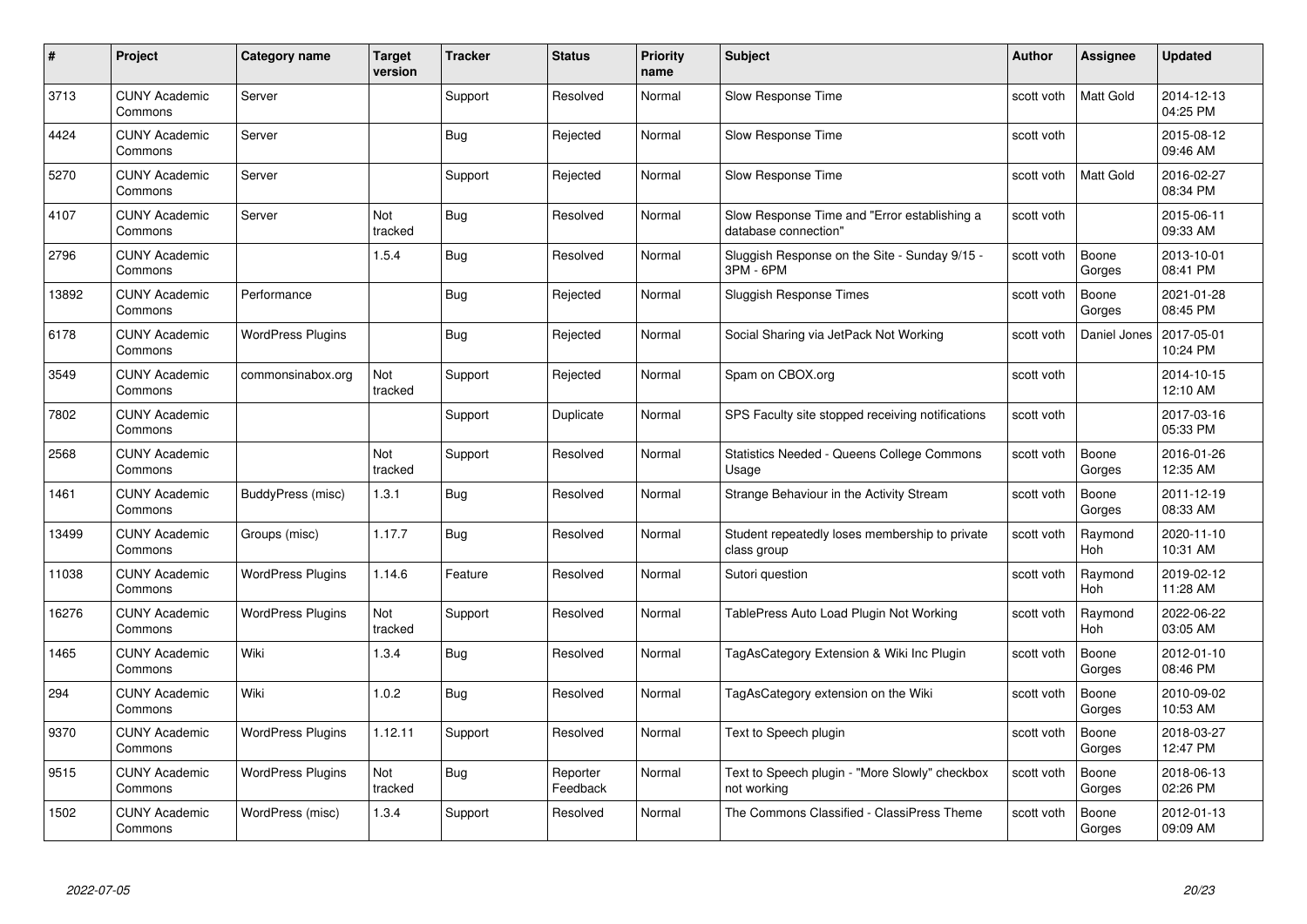| #     | Project                         | Category name              | Target<br>version | <b>Tracker</b> | <b>Status</b> | <b>Priority</b><br>name | <b>Subject</b>                                                                          | <b>Author</b> | Assignee              | <b>Updated</b>         |
|-------|---------------------------------|----------------------------|-------------------|----------------|---------------|-------------------------|-----------------------------------------------------------------------------------------|---------------|-----------------------|------------------------|
| 11524 | <b>CUNY Academic</b><br>Commons | <b>WordPress Themes</b>    | Not<br>tracked    | Support        | Resolved      | Normal                  | theme purchase rights                                                                   | scott voth    |                       | 2019-06-06<br>01:43 PM |
| 12253 | <b>CUNY Academic</b><br>Commons | <b>WordPress Themes</b>    | 1.16.3            | Support        | Resolved      | Normal                  | Theme request - Atomic Block theme                                                      | scott voth    |                       | 2020-01-14<br>02:07 PM |
| 2900  | <b>CUNY Academic</b><br>Commons | WordPress (misc)           |                   | Support        | Resolved      | Normal                  | Theme request - Imbalance2                                                              | scott voth    | Boone<br>Gorges       | 2013-11-23<br>10:30 AM |
| 9776  | <b>CUNY Academic</b><br>Commons | <b>WordPress Themes</b>    |                   | Support        | Rejected      | Normal                  | Theme Request - Pilot Fish                                                              | scott voth    |                       | 2018-05-17<br>02:36 PM |
| 1242  | <b>CUNY Academic</b><br>Commons | <b>WordPress Themes</b>    |                   | Feature        | Rejected      | Normal                  | Theme request: Woo Theme "Teamster"                                                     | scott voth    | Matt Gold             | 2016-10-24<br>11:41 AM |
| 12796 | <b>CUNY Academic</b><br>Commons | <b>WordPress Plugins</b>   |                   | Support        | Resolved      | Normal                  | Timeline JS                                                                             | scott voth    |                       | 2020-06-03<br>04:10 PM |
| 515   | <b>CUNY Academic</b><br>Commons | BuddyPress (misc)          | 1.2               | Feature        | Rejected      | Normal                  | TOC, Tags and a Tag Cloud for new BP "wiki-like"<br>plugin                              | scott voth    | Boone<br>Gorges       | 2011-02-11<br>05:47 PM |
| 592   | <b>CUNY Academic</b><br>Commons | WordPress (misc)           | Not<br>tracked    | Bug            | Resolved      | Normal                  | Trouble adding new user to Blog                                                         | scott voth    | Matt Gold             | 2011-02-19<br>04:39 PM |
| 10051 | <b>CUNY Academic</b><br>Commons | <b>Email Notifications</b> | 1.13.8            | <b>Bug</b>     | Resolved      | Normal                  | Tweets and email notifications are not being<br>generated from posts on OpenAtCUNY site | scott voth    | Raymond<br><b>Hoh</b> | 2018-08-28<br>12:08 PM |
| 3067  | <b>CUNY Academic</b><br>Commons | <b>WordPress Themes</b>    |                   | <b>Bug</b>     | Resolved      | Normal                  | <b>Twenty Fourteen Theme Not Available</b>                                              | scott voth    | Matt Gold             | 2014-02-22<br>11:35 AM |
| 10344 | <b>CUNY Academic</b><br>Commons | <b>WordPress Plugins</b>   | 1.13.10           | Support        | Resolved      | Normal                  | Twitter Plugins that are outdated                                                       | scott voth    |                       | 2018-09-25<br>10:50 AM |
| 11529 | <b>CUNY Academic</b><br>Commons | Twitter page               | 1.15.3            | Bug            | Resolved      | Normal                  | Twitter sub-menu option showing a lot of blank<br>results                               | scott voth    | Boone<br>Gorges       | 2019-06-10<br>01:04 PM |
| 2525  | <b>CUNY Academic</b><br>Commons | WordPress (misc)           | 1.4.25            | <b>Bug</b>     | Resolved      | Normal                  | Twitter Widget Pro Plugin                                                               | scott voth    |                       | 2013-04-21<br>07:34 PM |
| 3712  | <b>CUNY Academic</b><br>Commons | <b>WordPress Themes</b>    | 1.7.6             | Support        | Resolved      | Normal                  | Two plugins for the "Old Paper Theme" not<br>Available                                  | scott voth    |                       | 2014-12-11<br>08:16 PM |
| 11276 | <b>CUNY Academic</b><br>Commons | <b>WordPress Plugins</b>   |                   | Support        | Resolved      | Normal                  | unable to embed PDF with PDF Embedder                                                   | scott voth    |                       | 2019-05-14<br>05:03 PM |
| 4580  | <b>CUNY Academic</b><br>Commons | Commons In A Box           | Not<br>tracked    | Support        | Resolved      | Normal                  | Unable to register account on CBOX Demo Site                                            | scott voth    | Boone<br>Gorges       | 2015-09-10<br>02:37 PM |
| 6000  | <b>CUNY Academic</b><br>Commons | <b>WordPress Plugins</b>   | 1.9.27            | Bug            | Resolved      | Normal                  | Unconfirmed Users Plugin is visible on all sites                                        | scott voth    | Boone<br>Gorges       | 2016-09-11<br>09:10 PM |
| 11175 | <b>CUNY Academic</b><br>Commons | <b>WordPress Plugins</b>   | Not<br>tracked    | Support        | Resolved      | Normal                  | unsubscribe action not working with Tribulant<br>newsletter plugin                      | scott voth    |                       | 2019-02-28<br>04:40 PM |
| 13754 | <b>CUNY Academic</b><br>Commons | <b>WordPress Themes</b>    | Not<br>tracked    | Feature        | Resolved      | Normal                  | Update Commons WordPress Default Theme                                                  | scott voth    |                       | 2021-01-11<br>10:51 AM |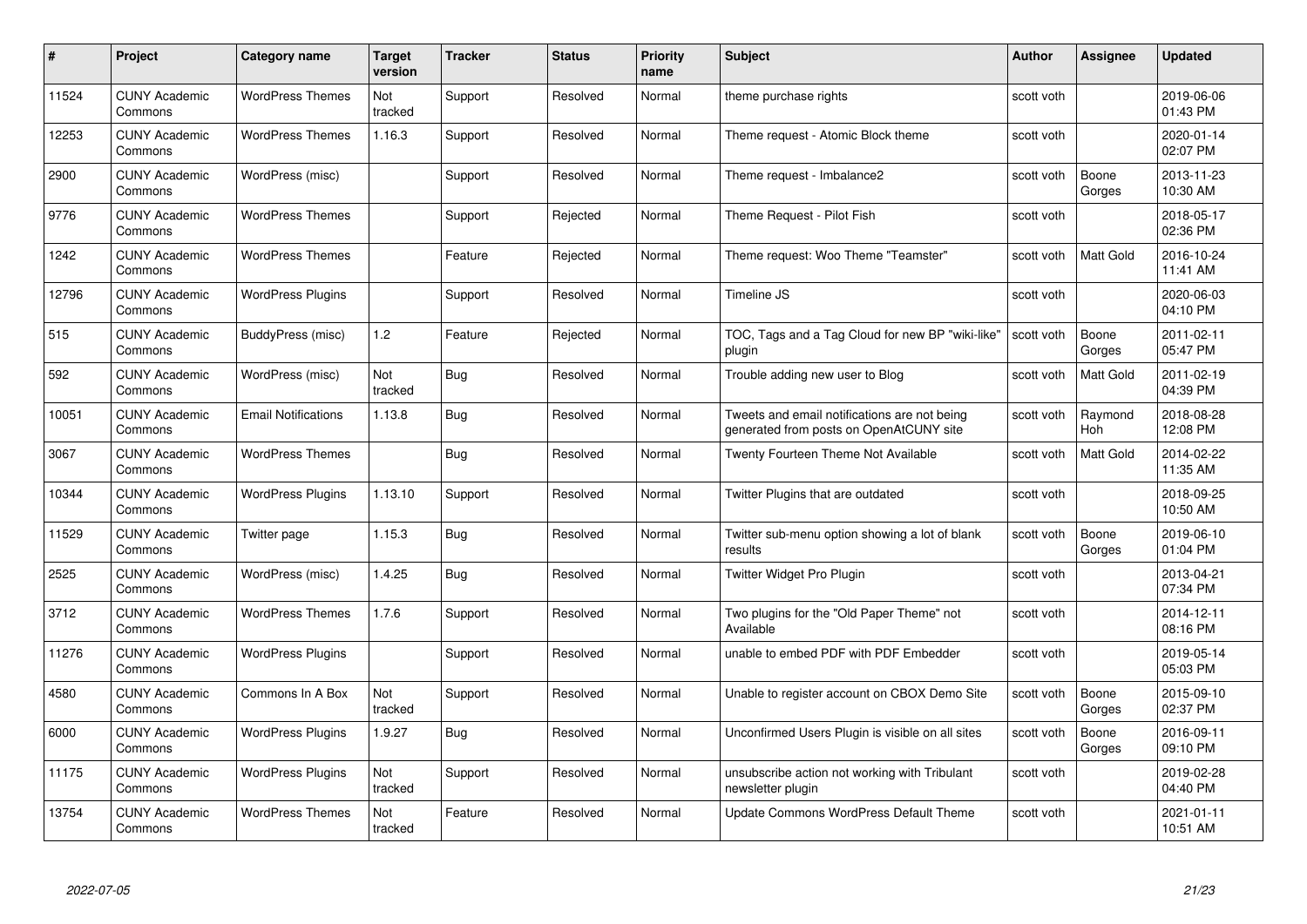| #     | Project                         | Category name            | <b>Target</b><br>version | <b>Tracker</b> | <b>Status</b> | <b>Priority</b><br>name | <b>Subject</b>                                                                  | <b>Author</b> | Assignee              | <b>Updated</b>         |
|-------|---------------------------------|--------------------------|--------------------------|----------------|---------------|-------------------------|---------------------------------------------------------------------------------|---------------|-----------------------|------------------------|
| 12392 | <b>CUNY Academic</b><br>Commons | Help/Codex               | <b>Not</b><br>tracked    | Documentation  | <b>New</b>    | Normal                  | Updates to Common Commons Questions on<br>Help Page                             | scott voth    | Margaret<br>Galvan    | 2020-02-11<br>10:53 AM |
| 2080  | <b>CUNY Academic</b><br>Commons | WordPress (misc)         | 1.5.21                   | Feature        | Resolved      | Normal                  | Upgrade Woo Canvas to Current Version (5.0) -<br>Responsive                     | scott voth    | Dominic<br>Giglio     | 2014-03-12<br>01:42 PM |
| 9675  | <b>CUNY Academic</b><br>Commons | WordPress (misc)         |                          | Support        | Resolved      | Normal                  | Upload html file to new labor forum site                                        | scott voth    |                       | 2018-04-30<br>09:15 PM |
| 4445  | <b>CUNY Academic</b><br>Commons | Registration             | Not<br>tracked           | Bug            | Resolved      | Normal                  | user alisonorlando is trying to register - no email<br>received                 | scott voth    | Boone<br>Gorges       | 2015-08-20<br>12:35 PM |
| 2287  | <b>CUNY Academic</b><br>Commons | commonsinabox.org        | Not<br>tracked           | Bug            | Resolved      | Normal                  | User reports he added an entry to the Help &<br>Support Forum - but it was lost | scott voth    | Boone<br>Gorges       | 2012-11-21<br>11:27 PM |
| 7625  | <b>CUNY Academic</b><br>Commons | Registration             | <b>Not</b><br>tracked    | <b>Bug</b>     | Resolved      | Normal                  | User unable to register - gets "Forbidden"<br>message                           | scott voth    |                       | 2017-11-15<br>01:44 PM |
| 3026  | <b>CUNY Academic</b><br>Commons | <b>UserVoice</b>         | Not<br>tracked           | Feature        | Rejected      | Normal                  | User Voice Upgrade                                                              | scott voth    | scott voth            | 2016-01-26<br>11:26 AM |
| 1948  | <b>CUNY Academic</b><br>Commons | WordPress (misc)         | 1.3.15                   | Bug            | Rejected      | Normal                  | Verite Timeline plugin                                                          | scott voth    | Boone<br>Gorges       | 2012-06-25<br>09:10 AM |
| 573   | <b>CUNY Academic</b><br>Commons | WordPress (misc)         |                          | Support        | Resolved      | Normal                  | Vimeo Plus                                                                      | scott voth    | scott voth            | 2011-02-13<br>12:03 PM |
| 5582  | <b>CUNY Academic</b><br>Commons | <b>WordPress Plugins</b> | 1.9.17                   | <b>Bug</b>     | Resolved      | Normal                  | Visual Composer Not Working with Bridge Theme<br>Anymore                        | scott voth    | Boone<br>Gorges       | 2016-06-01<br>10:56 PM |
| 11036 | <b>CUNY Academic</b><br>Commons | <b>WordPress Plugins</b> | 1.14.6                   | Feature        | Resolved      | Normal                  | Voicethread embed support                                                       | scott voth    | Raymond<br>Hoh        | 2019-02-12<br>11:28 AM |
| 13978 | <b>CUNY Academic</b><br>Commons | Accessibility            | 1.18.5                   | Support        | Resolved      | Normal                  | WAVE tool throwing language missing or invalid                                  | scott voth    | Raymond<br><b>Hoh</b> | 2021-02-23<br>11:06 AM |
| 447   | <b>CUNY Academic</b><br>Commons | WordPress (misc)         | 1.1.4                    | <b>Bug</b>     | Resolved      | Normal                  | Widgetize Google Gadjets plugin                                                 | scott voth    | Boone<br>Gorges       | 2010-12-18<br>12:24 PM |
| 299   | <b>CUNY Academic</b><br>Commons | Wiki                     | 1.0.2                    | <b>Bug</b>     | Resolved      | Normal                  | Wiki Sidebar Search Option                                                      | scott voth    | Boone<br>Gorges       | 2010-09-02<br>10:46 AM |
| 9572  | <b>CUNY Academic</b><br>Commons | <b>WordPress Plugins</b> | 1.12.13                  | Support        | Resolved      | Normal                  | WordPress Plugin Request - Compact WP Audio<br>Player                           | scott voth    | Boone<br>Gorges       | 2018-04-24<br>10:10 AM |
| 2813  | <b>CUNY Academic</b><br>Commons | WordPress (misc)         | 1.5.5                    | Feature        | Resolved      | Normal                  | WordPress plugin request - MailPoet                                             | scott voth    | Boone<br>Gorges       | 2013-10-11<br>08:18 PM |
| 1645  | <b>CUNY Academic</b><br>Commons | WordPress (misc)         | 1.3.8                    | <b>Bug</b>     | Resolved      | Normal                  | WordTube Plugin can't find "JW Player" - fails to<br>play .swf files            | scott voth    | Boone<br>Gorges       | 2012-02-23<br>07:27 PM |
| 5569  | <b>CUNY Academic</b><br>Commons | <b>WordPress Plugins</b> | 1.9.18                   | Feature        | Resolved      | Normal                  | WP Inventory Manager Add-On - Michael Madden                                    | scott voth    | Boone<br>Gorges       | 2016-06-12<br>10:39 AM |
| 2679  | CUNY Academic<br>Commons        | WordPress (misc)         | Not<br>tracked           | Support        | Resolved      | Normal                  | WP Post to PDF plugin Logo                                                      | scott voth    | Boone<br>Gorges       | 2014-11-03<br>03:53 PM |